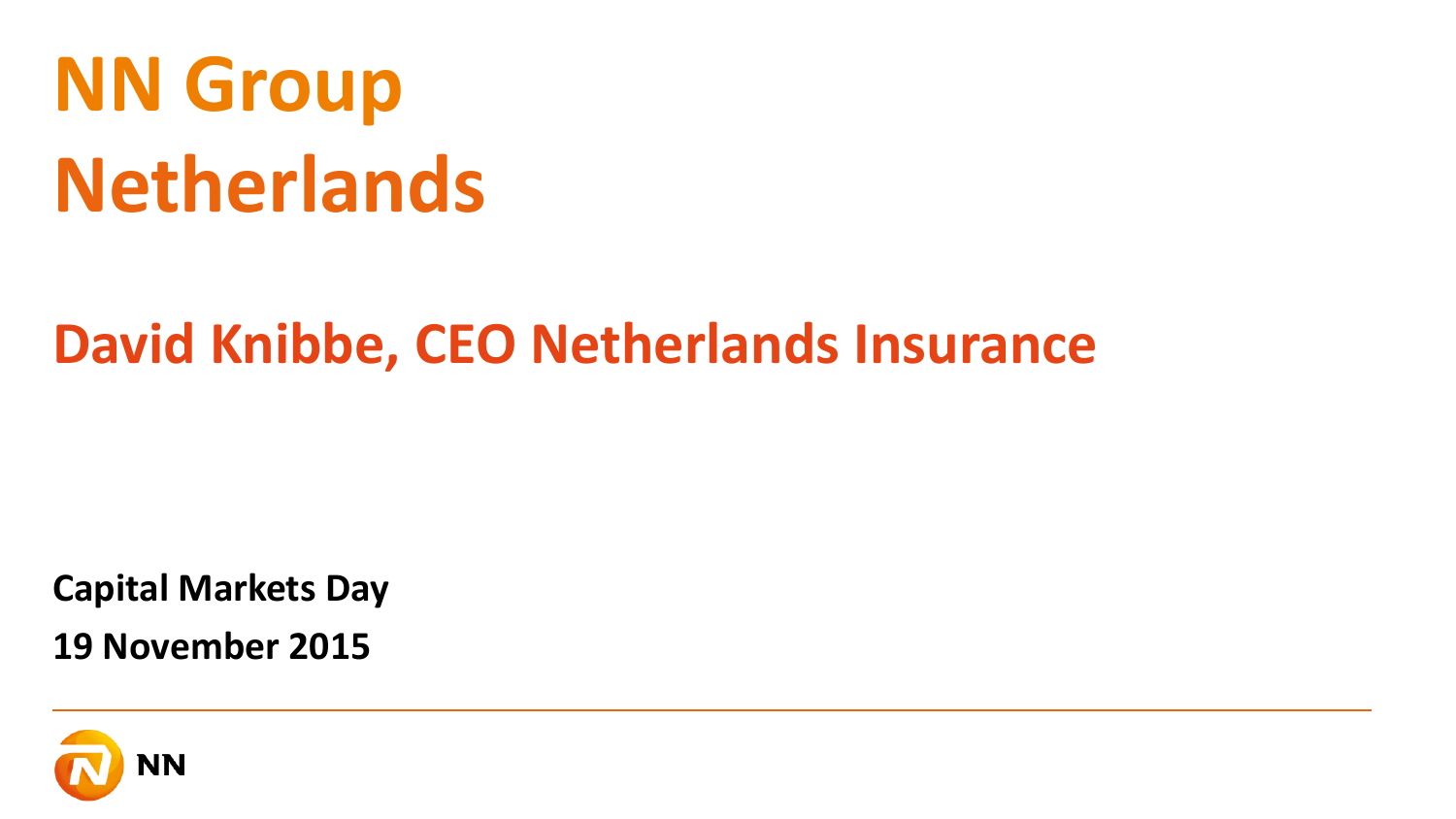

Netherlands Life is well positioned to grow in the pension market, individual life closed book managed to release capital

**1 2**

**3 4**

Netherlands Non-life to improve underwriting performance, expense reductions achieved ahead of plan

NN Bank can continue to grow while margins remain attractive

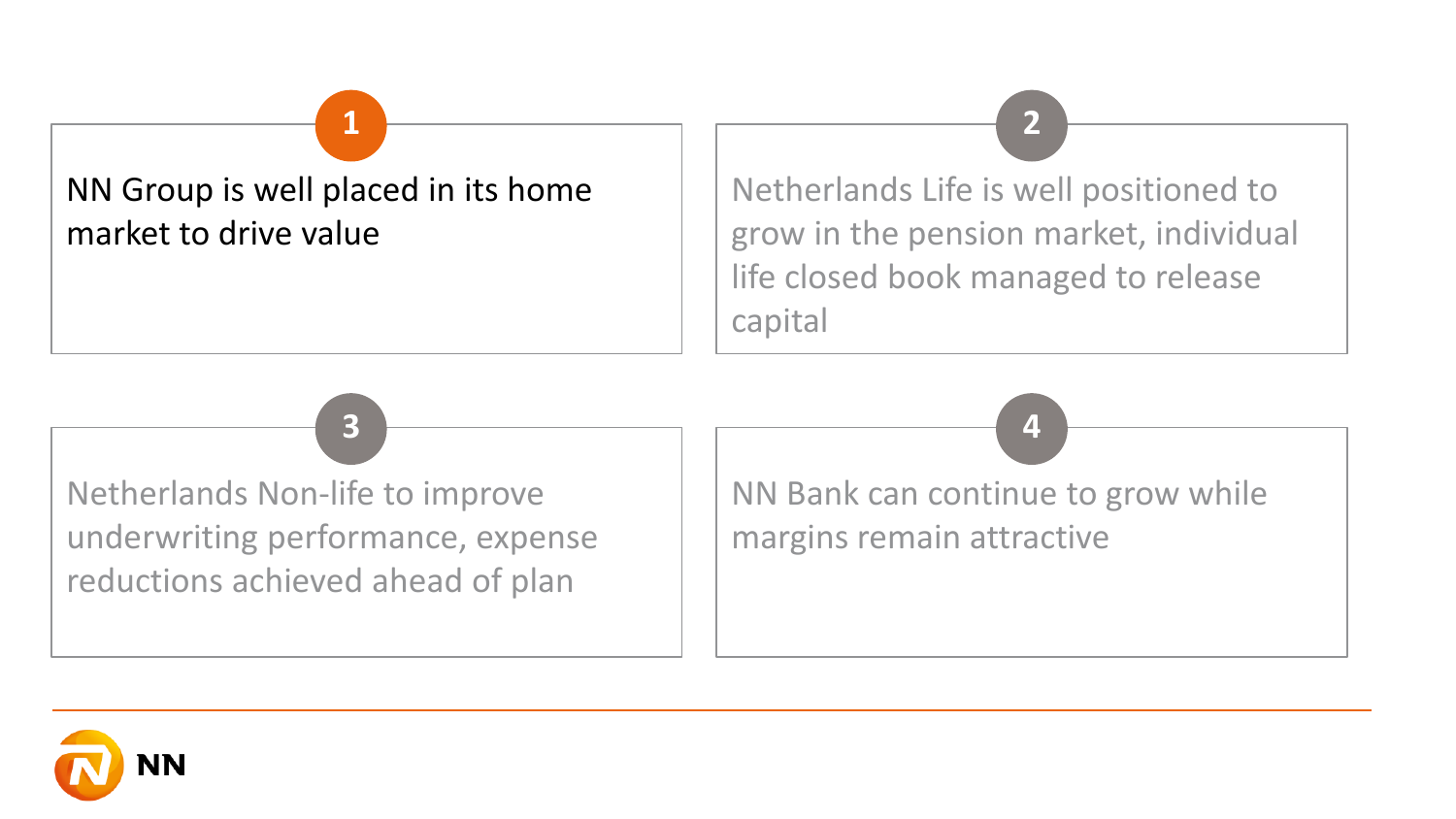### **At the time of the IPO we set targets…**

**track On Done More to do More to do**

**On** 

Netherlands Life: broadly stable operating result vs 2013 over the medium-term

Netherlands Life to drive capital generation by a shift to higher yielding assets and expense reductions of ~15% by 2016

Netherlands Non-life: combined ratio of 97% or lower in 2018



Netherlands Non-life to cut costs by 10-15% by 2016



NN Bank: RoE of 7% or higher in 2018

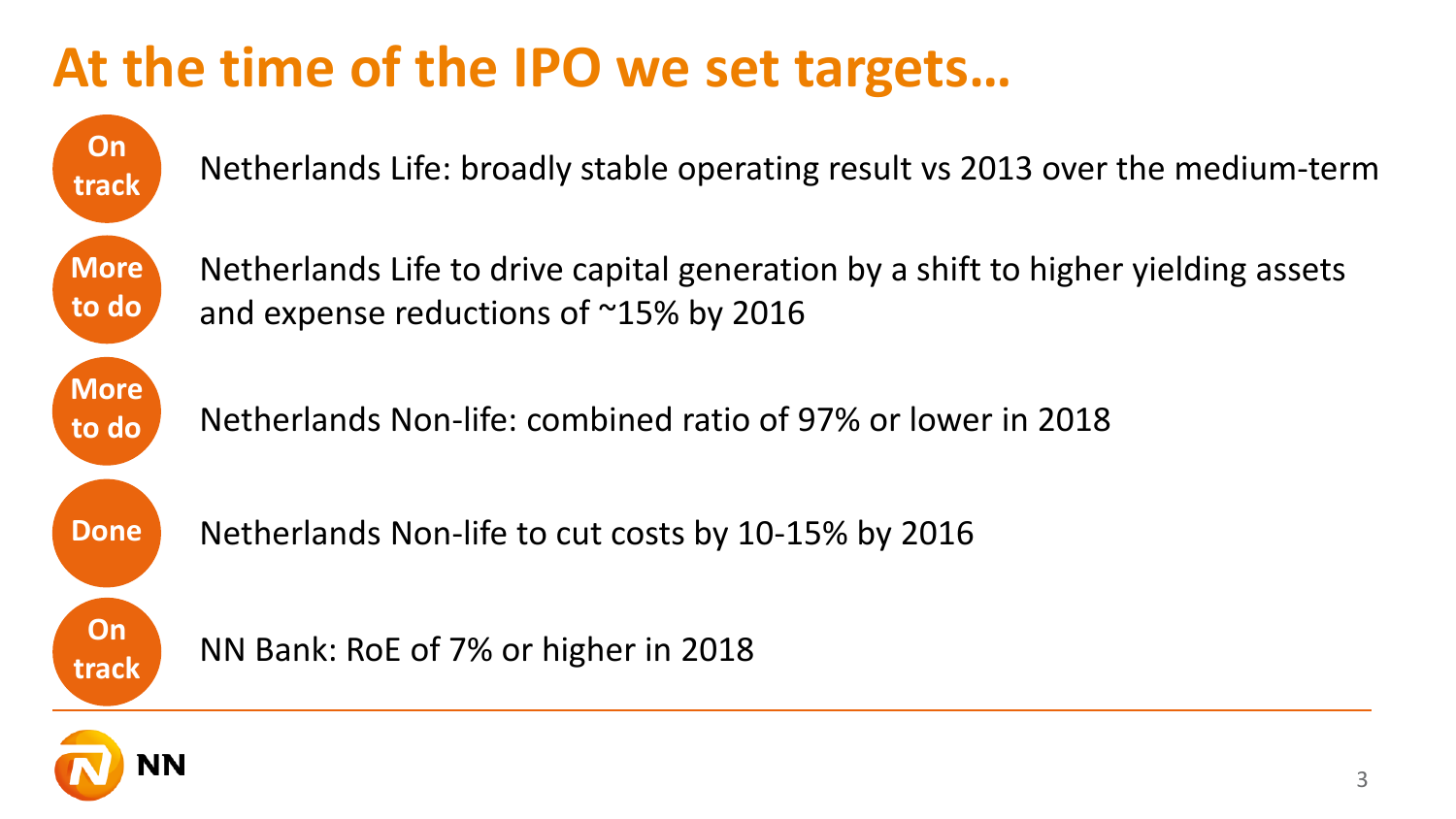### **New expense target announced**



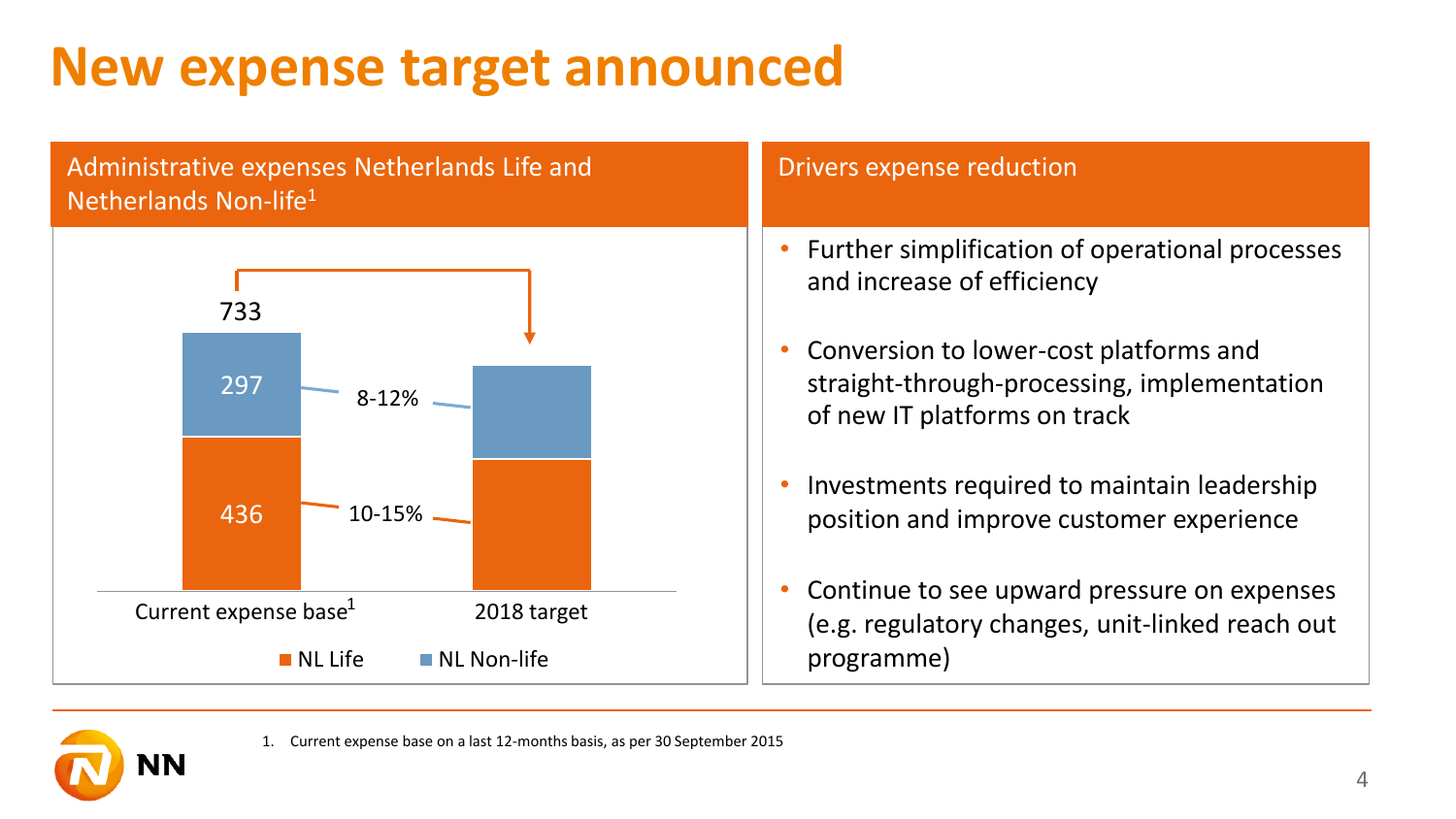### **NN Group well placed in its home market with leading positions in Life and Non-life**





- 1. Source: Mindtrack brandtracker, 3Q15
	- 2. Source DNB Market figures 2014 (Technical reserves)
- 3. Source DNB Market figures 2014 (GWP)
- 4. Excludes ~800,000 mandated broker customers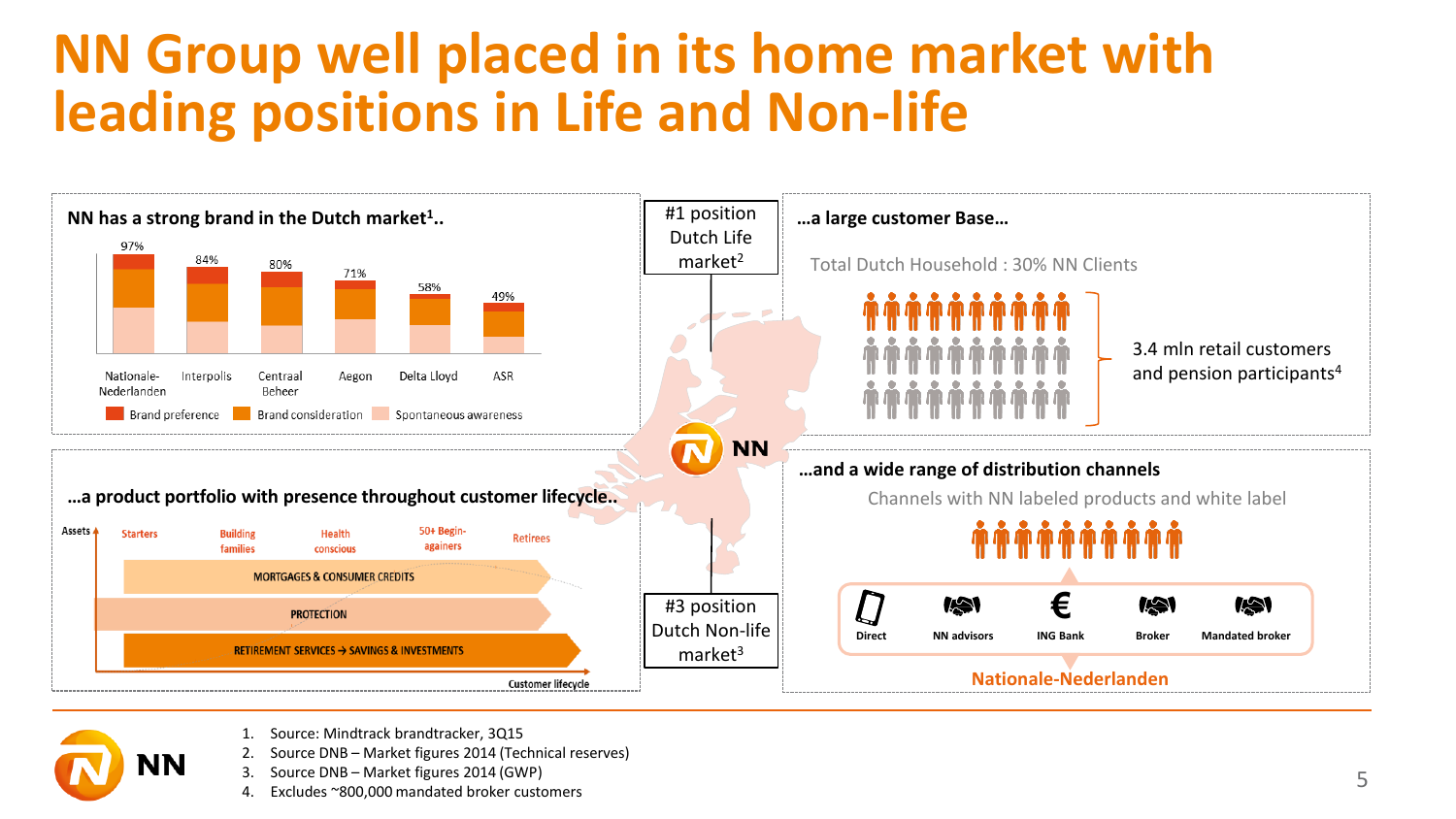### **Customer behaviour is changing, society is individualising**

Customers expect relevant product offerings and service anytime, anywhere

- Withdrawing government leads to a more individual approach in securing people's financial future
	- Shift in pension market from DB to DC (pillar 2)
	- More individual pensions and savings (pillar 3)
- Due to technological developments customers are used to and expect digitalised, personal and relevant interactions

Investing to meet customers demand for digitalised personal and relevant servicing

- One on-line portal for customers' insurance, investments and banking needs
- Strengthen our intermediary and direct distribution channels by improving digital servicing
- More relevant offerings based on data and analytics
- Further reduce costs by decreasing complexity

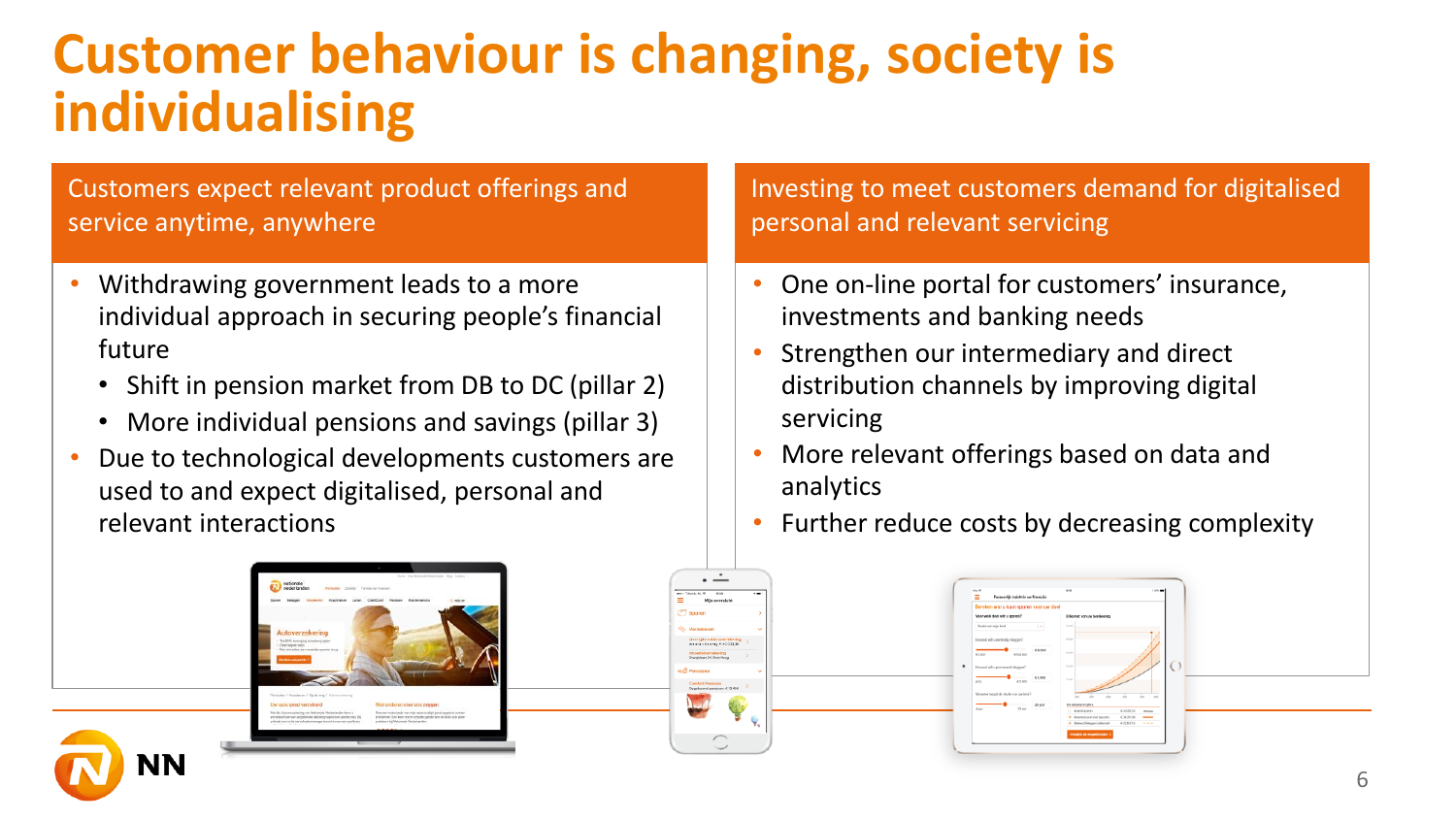## **From product push to customer demand**

| Ambition to be more personal and relevant                                                                                                                                                                   |                                                                     | Invest to create the personal and relevant<br>experience in a digital way |                                                                    |
|-------------------------------------------------------------------------------------------------------------------------------------------------------------------------------------------------------------|---------------------------------------------------------------------|---------------------------------------------------------------------------|--------------------------------------------------------------------|
| Relevant customer contact                                                                                                                                                                                   | Increased interaction,<br>personal and relevant<br>service approach | Data and analytics                                                        | Tailored underwriting<br>based on data and<br>analytics            |
| We make a broad range of products available<br>And make the most relevant offer according to the<br>needs of the specific customer<br>Offerings can be service suggestions and/or<br>commercial suggestions |                                                                     | Digital and omnichannel                                                   | All products in one<br>easy-to-use personal<br>digital environment |
|                                                                                                                                                                                                             |                                                                     | <b>Optimising</b><br>distribution/partnerships                            | Improve customer<br>relationships together<br>with our partners    |

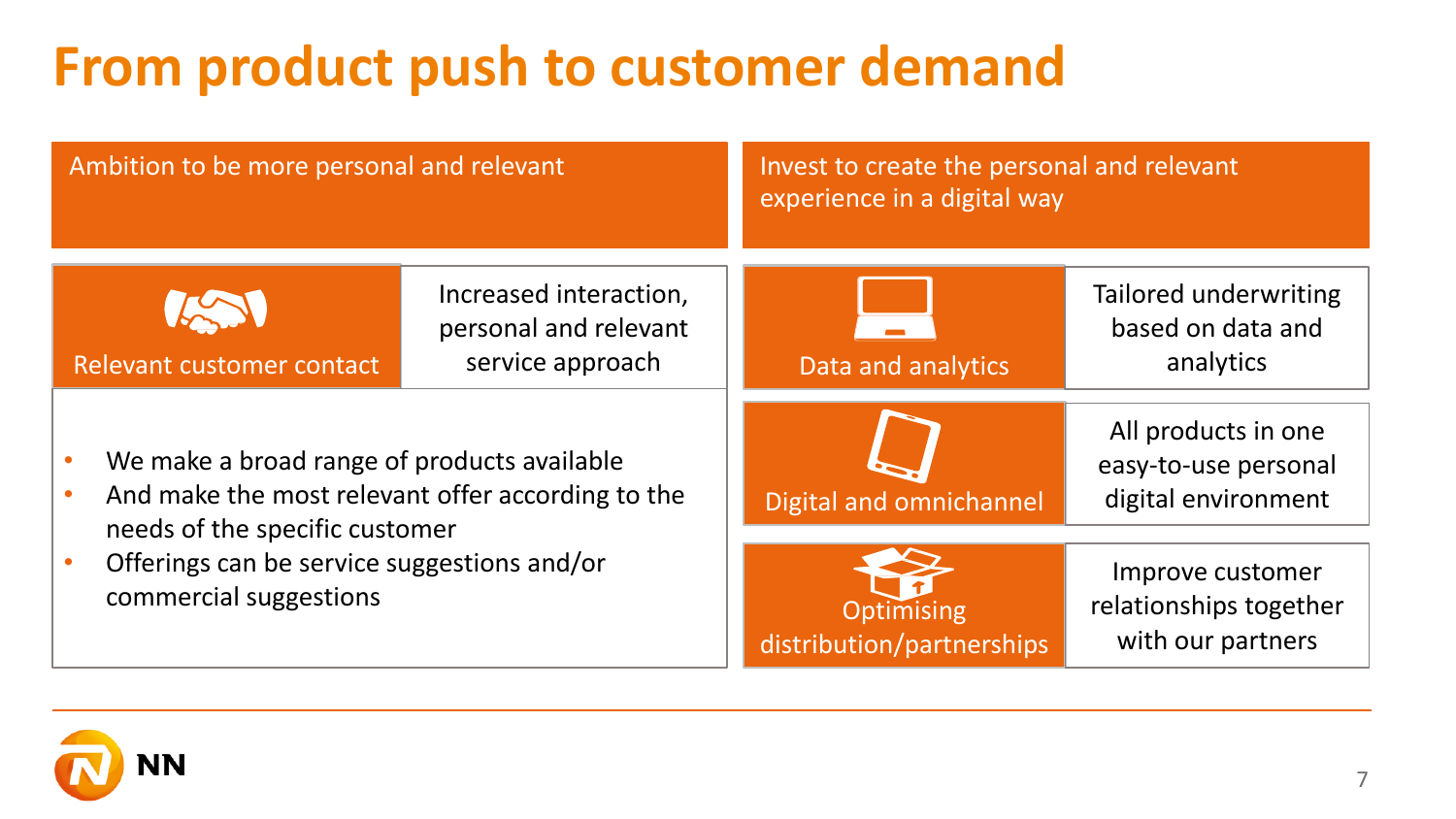NN Group is well placed in its home market to drive value

Netherlands Life is well positioned to grow in the pension market, individual life closed book managed to release capital

**1 2**

**3 4**

Netherlands Non-life to improve underwriting performance, expense reductions achieved ahead of plan

NN Bank can continue to grow while margins remain attractive

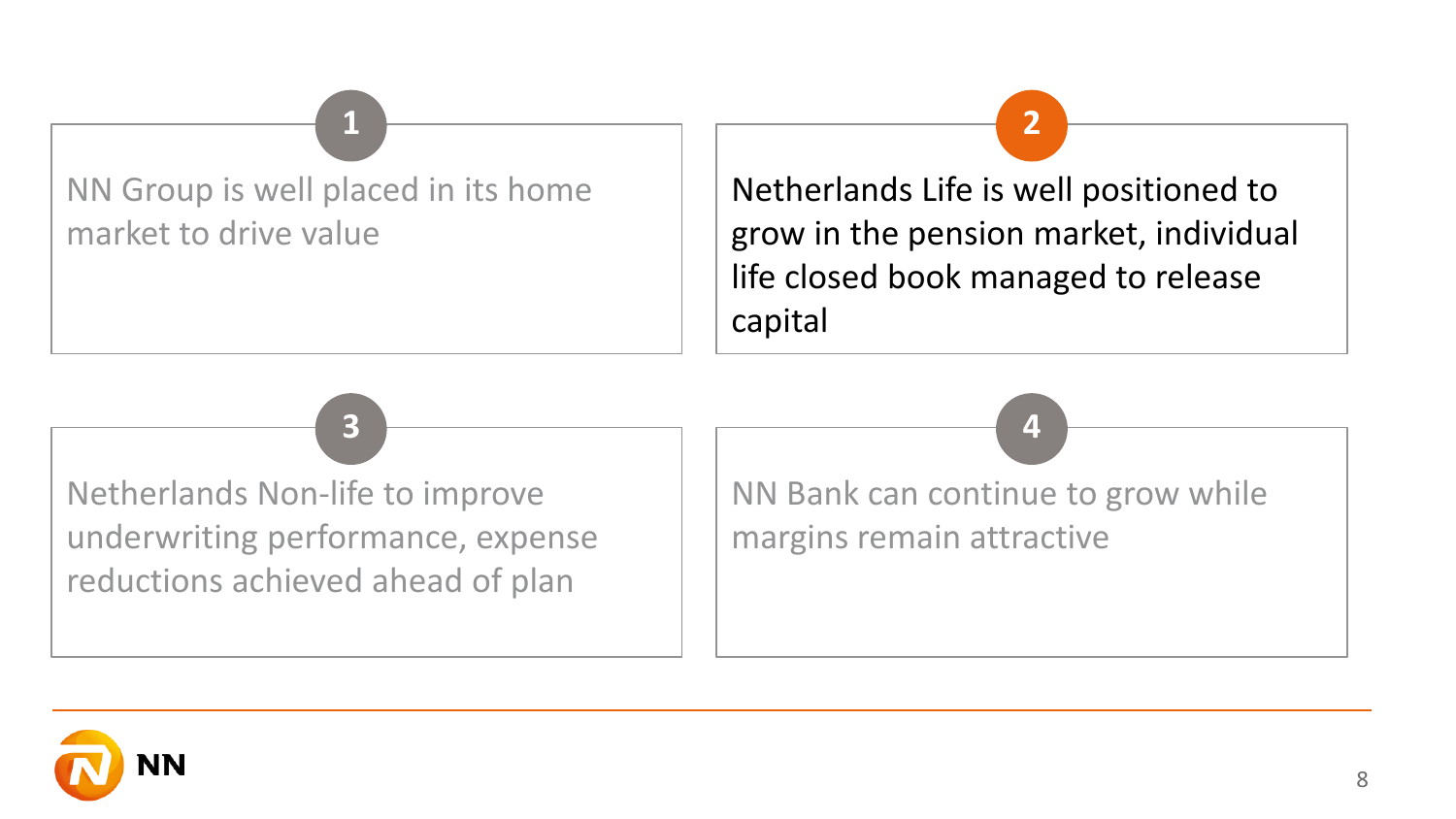### **Netherlands Life – leading Life and Pensions company in Dutch market**



- 39,000 SME group pension contracts (DB and DC); 80 large corporate guaranteed separate account contracts; 170,000 Individual Pensions contracts
- Total of  $\sim$ 1.9 mln policies with EUR 1.9 bln GWP<sup>2</sup>



- Limited new business in retail life market: term life and immediate annuities
- $\sim$ 3.0 mln individual life contracts with EUR 0.9 bln GWP<sup>2</sup>

#### **Target to maintain operating result before tax broadly stable at 2013 levels over the medium term**

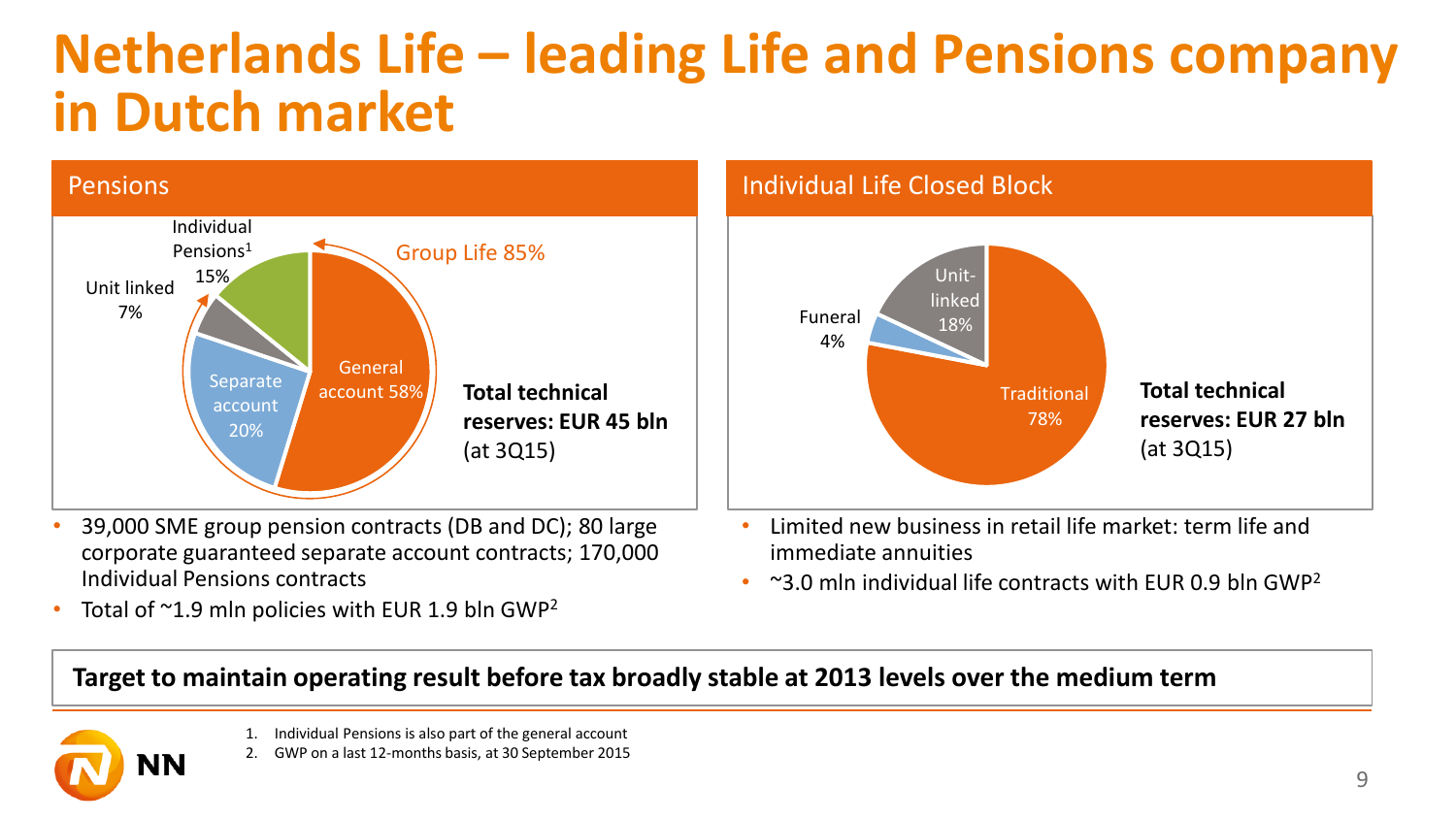### **Well positioned in large Dutch pension market…**







10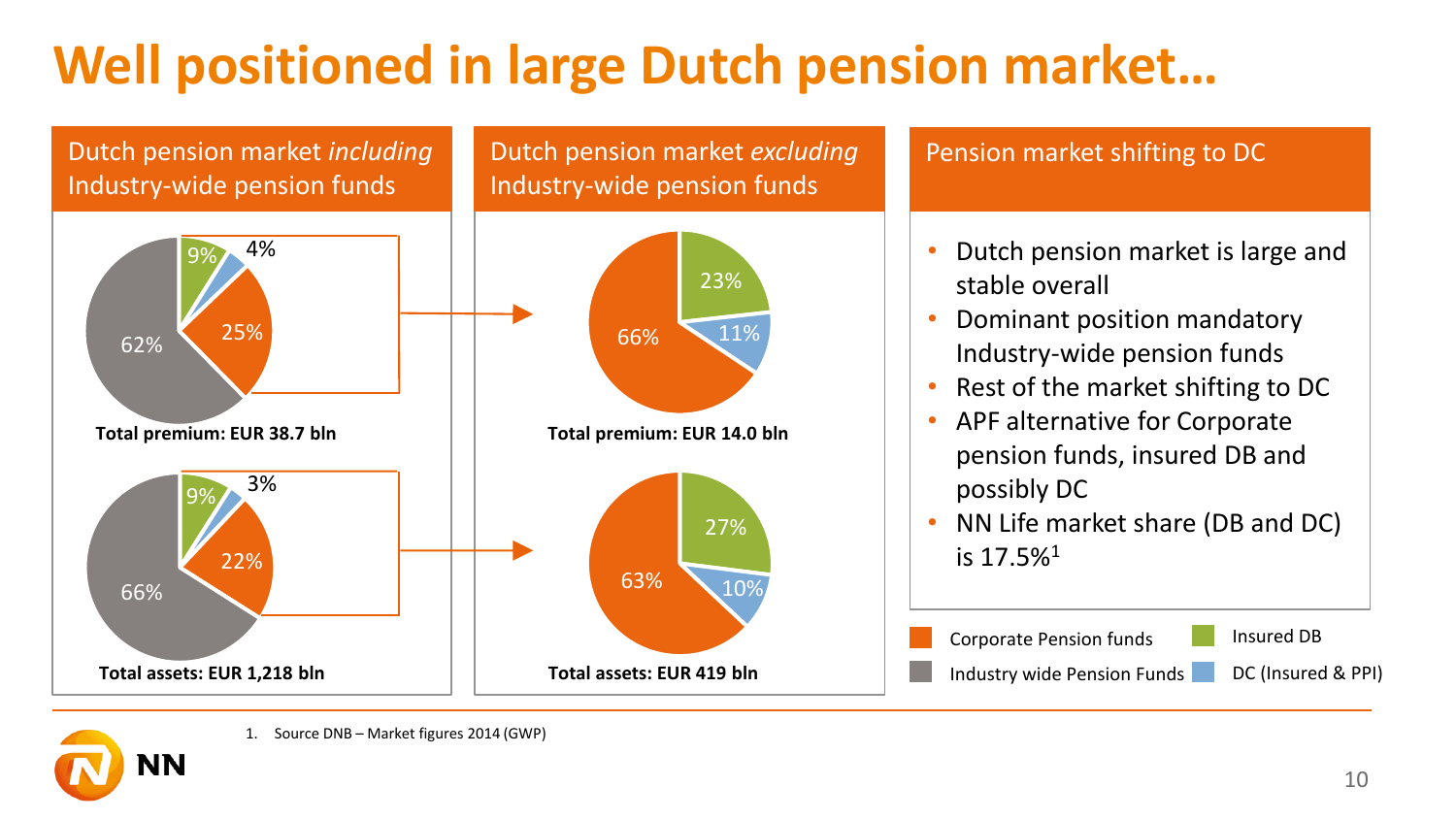### **… with a product offering targeting all market segments**

![](_page_10_Figure_1.jpeg)

![](_page_10_Picture_2.jpeg)

1. PPI = 'Premie Pensioen Instelling' - contribution-based pension institution DIP = 'Direct Ingaand Pensioen' – immediate annuity APF = 'Algemeen Pensioen Fonds' – general pension fund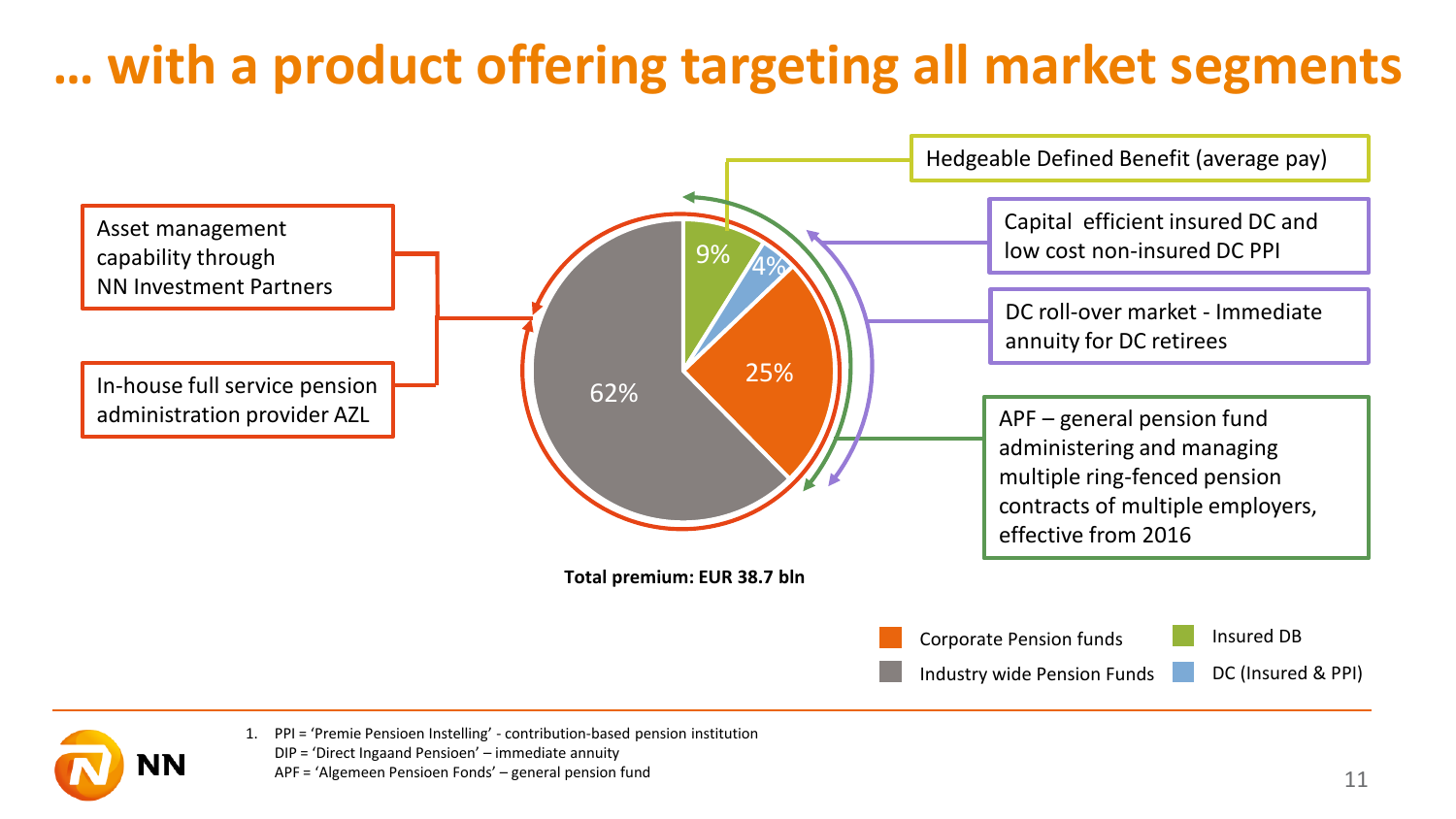### **NN Group well positioned to capture growth in changing Pension market**

#### Strong base..

- Strong brand and capitalisation
- Large inforce client base
- New product suite with web based DB and DC solutions
- New future proof platform scalable base for pension product suite
- Combined strength NN Life, NN Investment Partners and AZL

#### ..with focus and execution power..

- One single DB and DC platform delivers high level of efficiency and real time communication
- Short time to market for future product innovation
- Successful conversion of existing client base to new product suite
- New web based roll-over product to be launched in 2016
- Innovative communication with clear focus on pension awareness

#### ..to respond to future developments

- Shift to DC and PPI leads to increased demand for roll-over products
- Introduction of roll-over product investing after retirement
- Adjustment of maximum pensionable salary
- Shift of risk & responsibilities to individual
- Redesign of Dutch pension system
- Growth opportunities for DC, APF and buy-outs

![](_page_11_Picture_20.jpeg)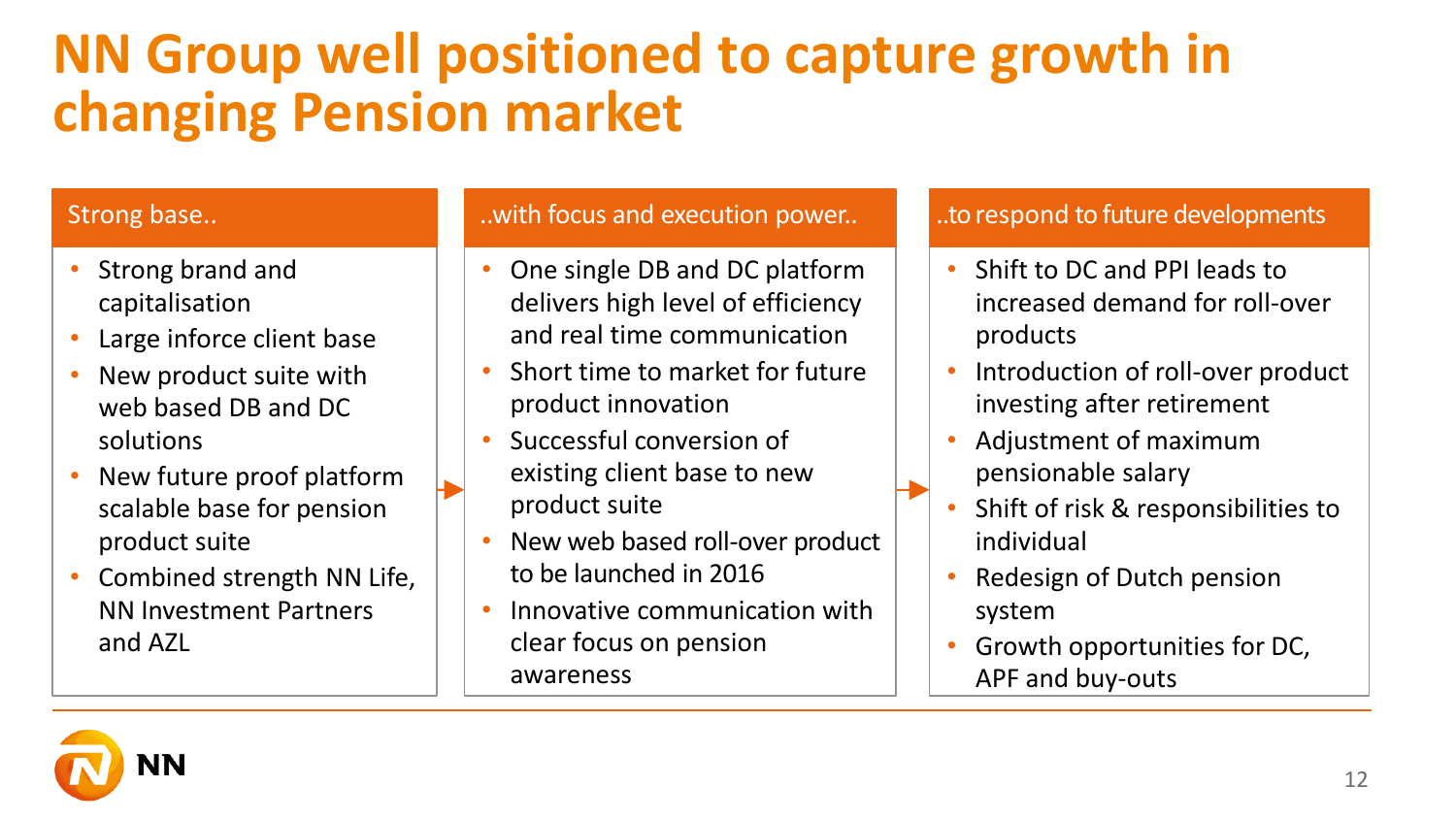### **As the Individual Life Closed Block portfolio runs off, we expect costs to come down proportionately**

#### Individual Life has delivered unit cost improvement **Maintenance costs<sup>1</sup> Individual Life Closed Block (EUR mln)** 185 123  $|40|$ 2015<sup>3</sup> 140 2013 2014 146 2012 168 2011 178 2010  $\equiv$  Cost/Policy<sup>2</sup> Excluding incidentals 44

- 2. Weighted average
- As at 30 September 2015, calculated on a last 12-months basis

#### How do we expect costs to come down

- Reduce costs in line with declining portfolio
- Most of cost base considered to be variable
- Reduce and make (fixed) cost variable by moving to new IT platforms (Straight Through Processing) and rationalising legacy IT systems
- Labour intensive savings policies running off more rapidly than funeral insurance – by 2025 ~70% of policies will be funeral
- Continuous process improvements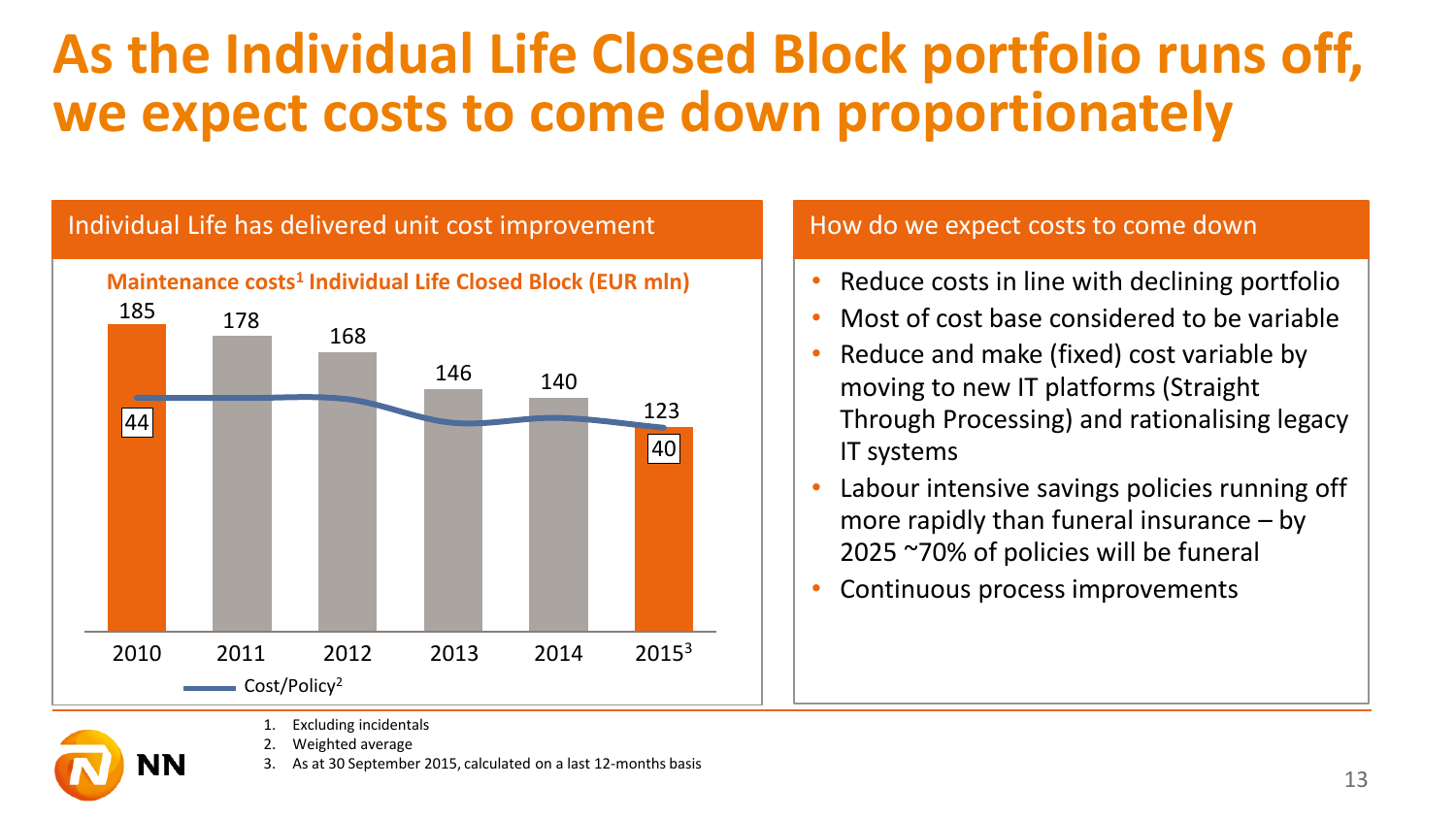### **Individual Life Closed Block is less capital intensive than Pensions business**

- Under Solvency I, minimum required capital was EUR ~1.1 bln (100% basis)
- Under Solvency II, the SCR is EUR  $\sim$  1.0 bln<sup>1</sup>, net of allocated diversification, of a total SCR of EUR 4.3 bln<sup>2</sup>
- Remaining SCR of EUR 3.3 bln related to more capital intensive Pensions business
- The SCR<sup>2</sup> Individual Life is expected to run off ~50% by 2025
- The capital backing the SCR of Individual Life will approximately be released in line with the run-off

![](_page_13_Figure_7.jpeg)

![](_page_13_Picture_8.jpeg)

- 1. SCR based on Solvency II Standard Formula at 3Q15
- 2. The SCR based on the Solvency II Standard Formula for Netherlands Life (including NN Services) is EUR 4.3 bln at 3Q15, for NN Life it is EUR 4.2 bln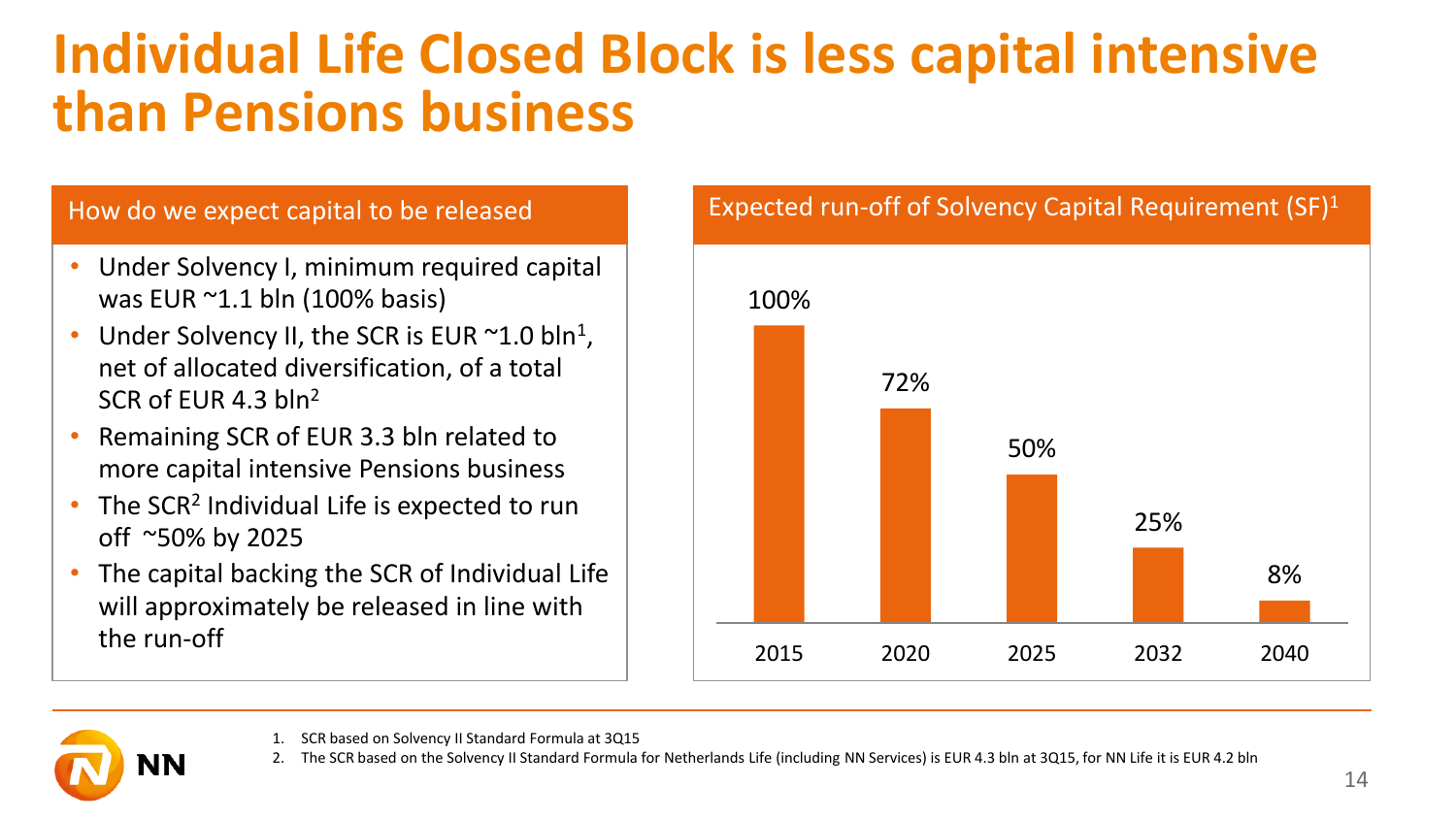NN Group is well placed in its home market to drive value

Netherlands Life is well positioned to grow in the pension market, individual life closed book managed to release capital

**1 2**

**3 4**

Netherlands Non-life to improve underwriting performance, expense reductions achieved ahead of plan

NN Bank can continue to grow while margins remain attractive

![](_page_14_Picture_4.jpeg)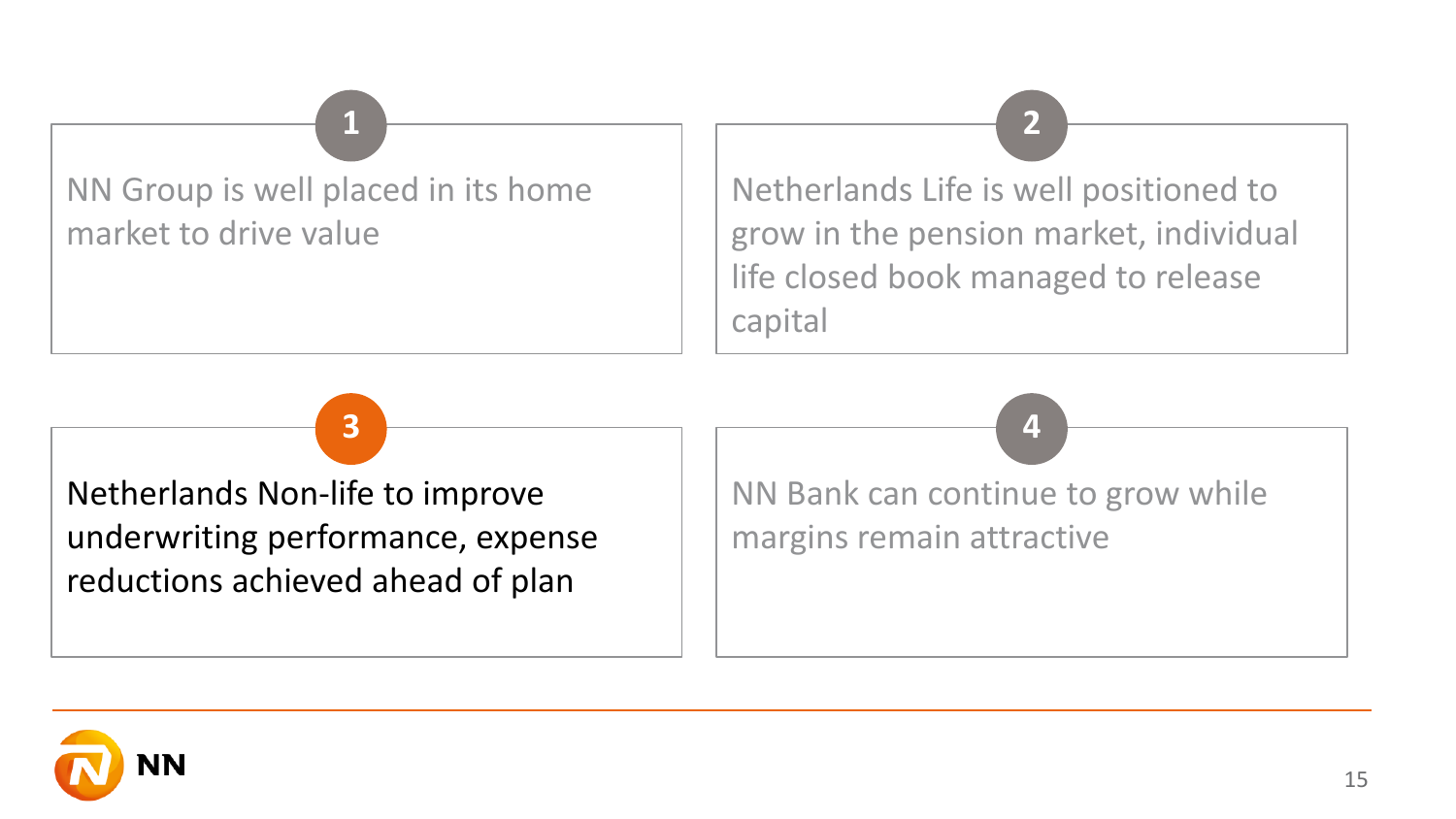### **Netherlands Non-life – focus on underwriting improvement and cost reductions**

![](_page_15_Figure_1.jpeg)

- Strategy to improve motor, disability and accident combined ratios
	- Premium rates increases
	- Rationalising claims handling processes
	- Stricter underwriting criteria
- Product rationalisation
- Combined ratio of 99.4% in 2014, 101.8% in 9M15, reflecting improved underwriting results in D&A offset by unfavourable claims experience in P&C
- Net operating ROE of 23.3% in 2014, 25.2% in 9M15

#### **Target: Combined ratio of 97% or below by 2018**

![](_page_15_Picture_11.jpeg)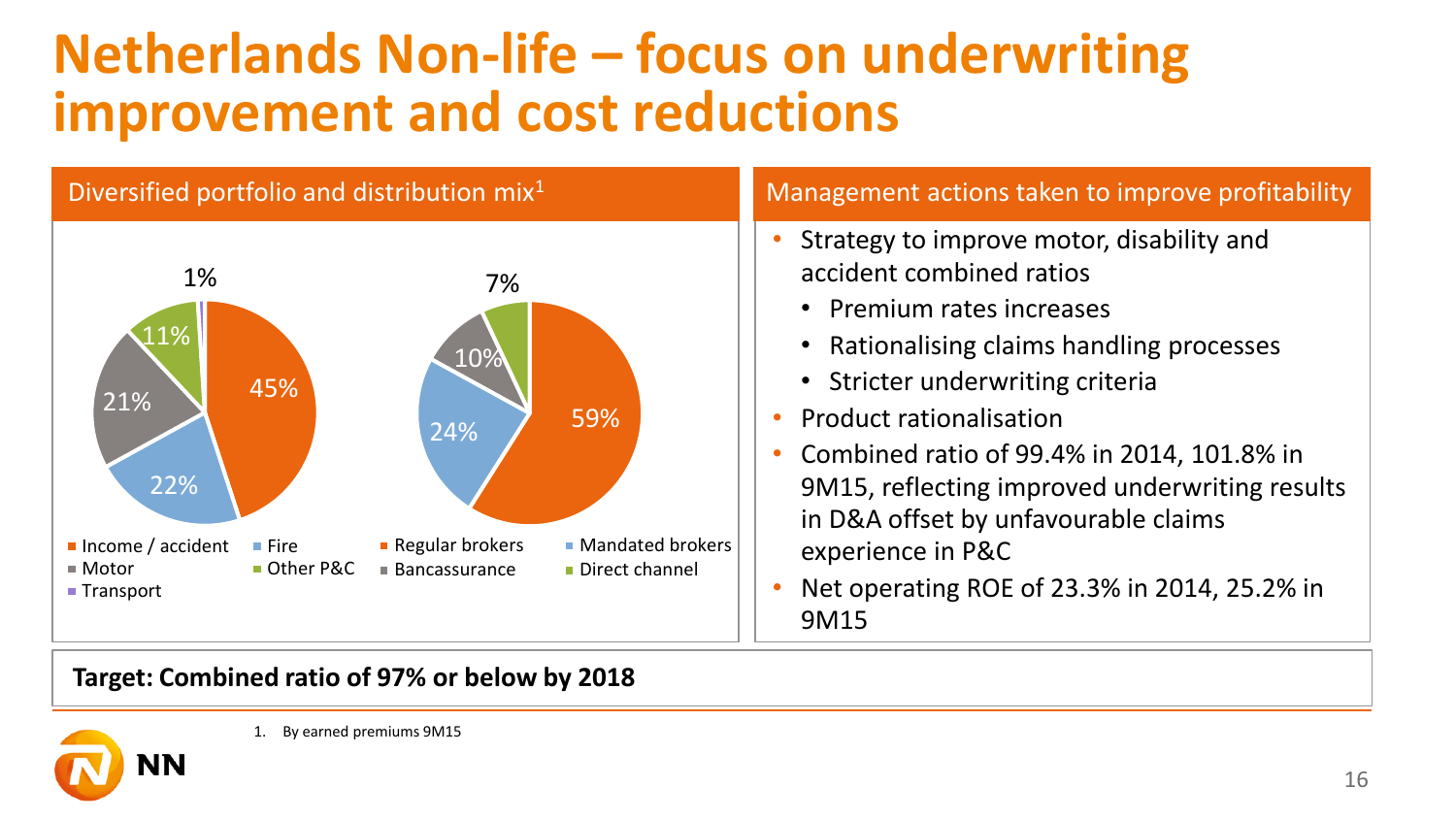## **D&A – improvements coming through**

#### 88% 78% 75% 74% 22% 24% 23% 22% 110% 102% 97% 97% 2012 2013 2014 9M15 ■ Claims Ratio ■ Expense Ratio **Measures taken** • Claims handling processes further rationalised • Applying more stringent underwriting criteria • Differentiated premium adjustments Group income protection • Premium increases Individual disability ~15% in 2012-2015 • Individual disability portfolio transfer to Movir **Next steps** • Group income protection • Annual experience rating and premium adjustment • Campaign to increase renewals/new business Development combined ratio Actions taken, more to do

![](_page_16_Picture_2.jpeg)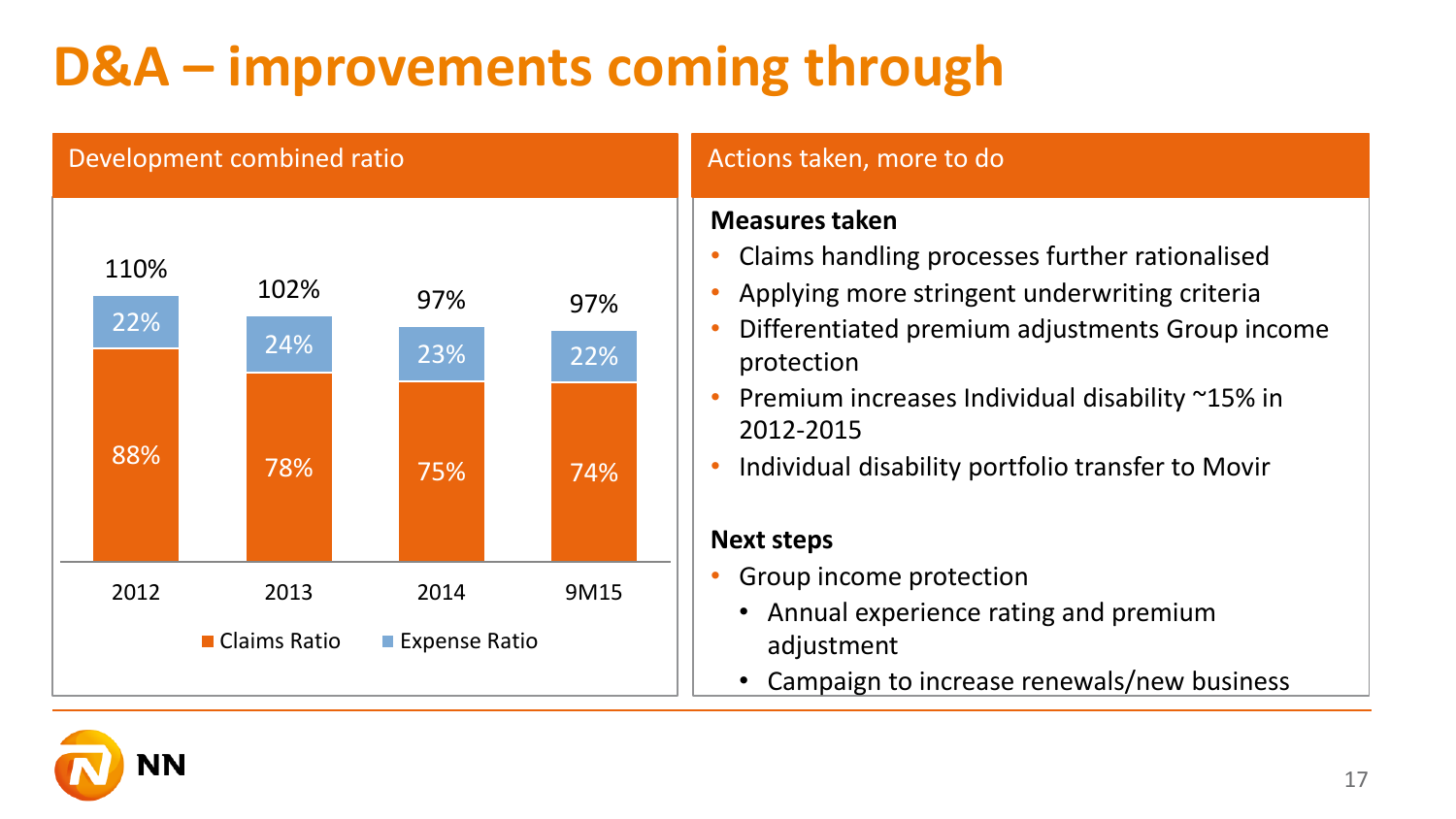### **Motor – needs further improvement**

# 76% 70% 79% 77% 31% 35% 32% 31%  $107\%$  105%  $111\%$  108% 2012 2013 2014 9M15 ■ Claims Ratio ■ Expense Ratio

#### Development combined ratio Actions taken, more to do

#### **Measures taken**

- Focused portfolio management, e.g. individual approach frequent claimers, termination large car fleets, introduction usage-based car insurance
- Premium rate increases retail ~6% (2015), small car fleets ~10% to ~20% (2015)

#### **Next steps**

- Retail
	- Premium adjustments based on risk review, discontinuation of discounts on specific policies

• SME

- Price increases Liability cover
- Ongoing measures on loss making pools, mandated broker portfolios and car fleets

![](_page_17_Picture_12.jpeg)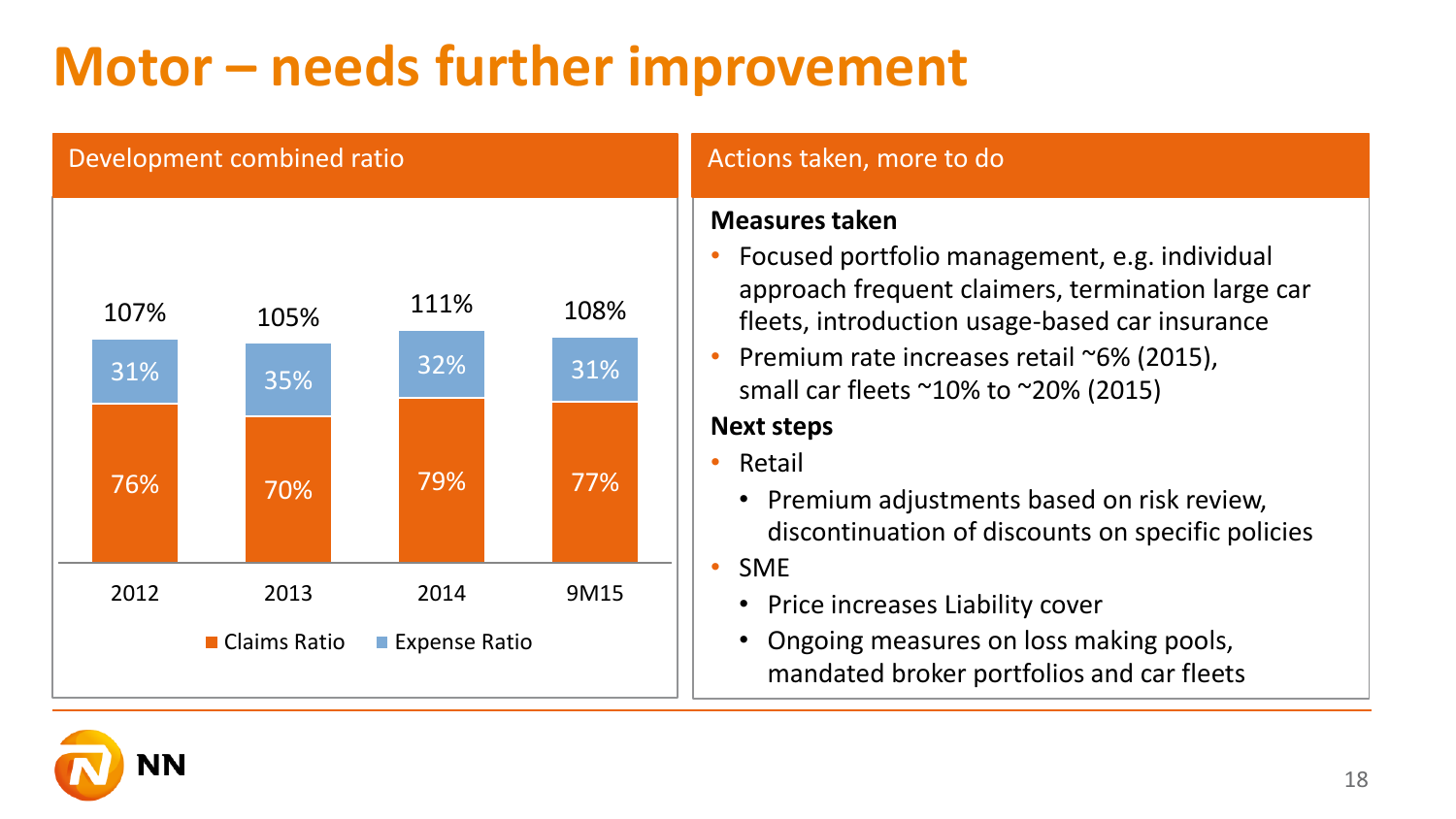### **Fire – more to be done**

Development combined ratio

![](_page_18_Figure_2.jpeg)

#### Actions taken, more to do

#### **Measures taken**

- Daily business monitoring by risk committee
- Use of experts for underwriting, workshops, renewal and an increasing number of inspections to prevent fraud
- Stricter requirements on mandated brokers for SME
- Premium rate increases SME ~4% (2015), Retail more diverse (2012-2015)

#### **Measures to be taken**

• Active communication and adjustments of contract terms to improve fire prevention

![](_page_18_Picture_11.jpeg)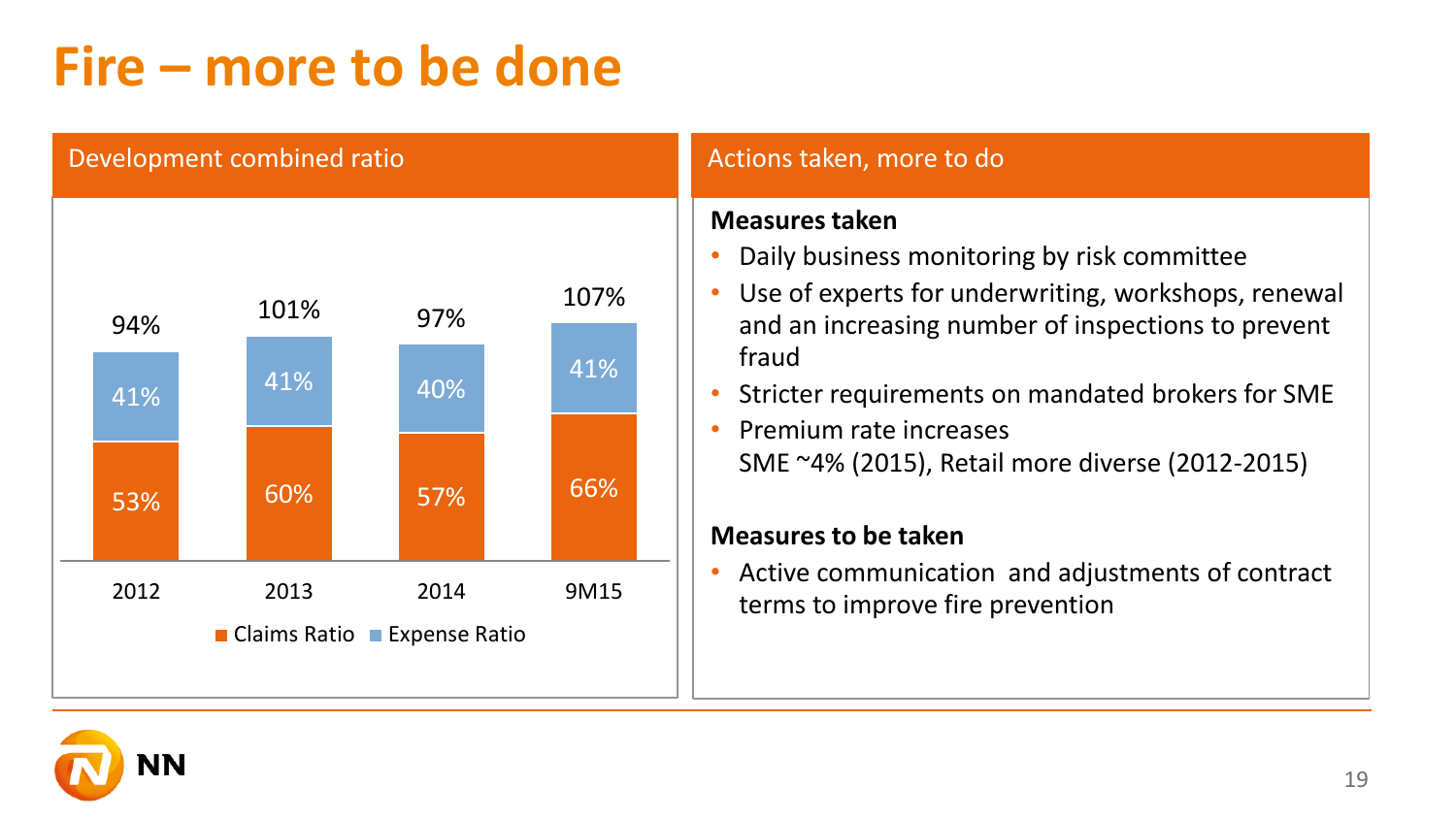### **Investing in our underwriting capabilities and customer satisfaction**

#### Market potential

- Changes in D&A market (e.g. new flex market) offers opportunity to grow
- Capture selective growth opportunities in Belgium
- Dedicated workforce to increase sales via brokers

#### Net Promotor Score<sup>1</sup> from -7 to +3

![](_page_19_Figure_6.jpeg)

#### Initiatives deployed: usage-based car insurance  $\blacksquare$  Strong AFM score<sup>2</sup>

- Introduction usage-based car insurance, "Pay as you drive"
- Individual approach to set premium
- Award winning initiative, increase customer satisfaction

![](_page_19_Picture_11.jpeg)

![](_page_19_Picture_12.jpeg)

- 1. Source: NPS Programme Nationale-Nederlanden; Expoints
- 2. Source: 'Terugkoppeling Klantbelang Centraal 2014-2015 NN'; AFM report June 2015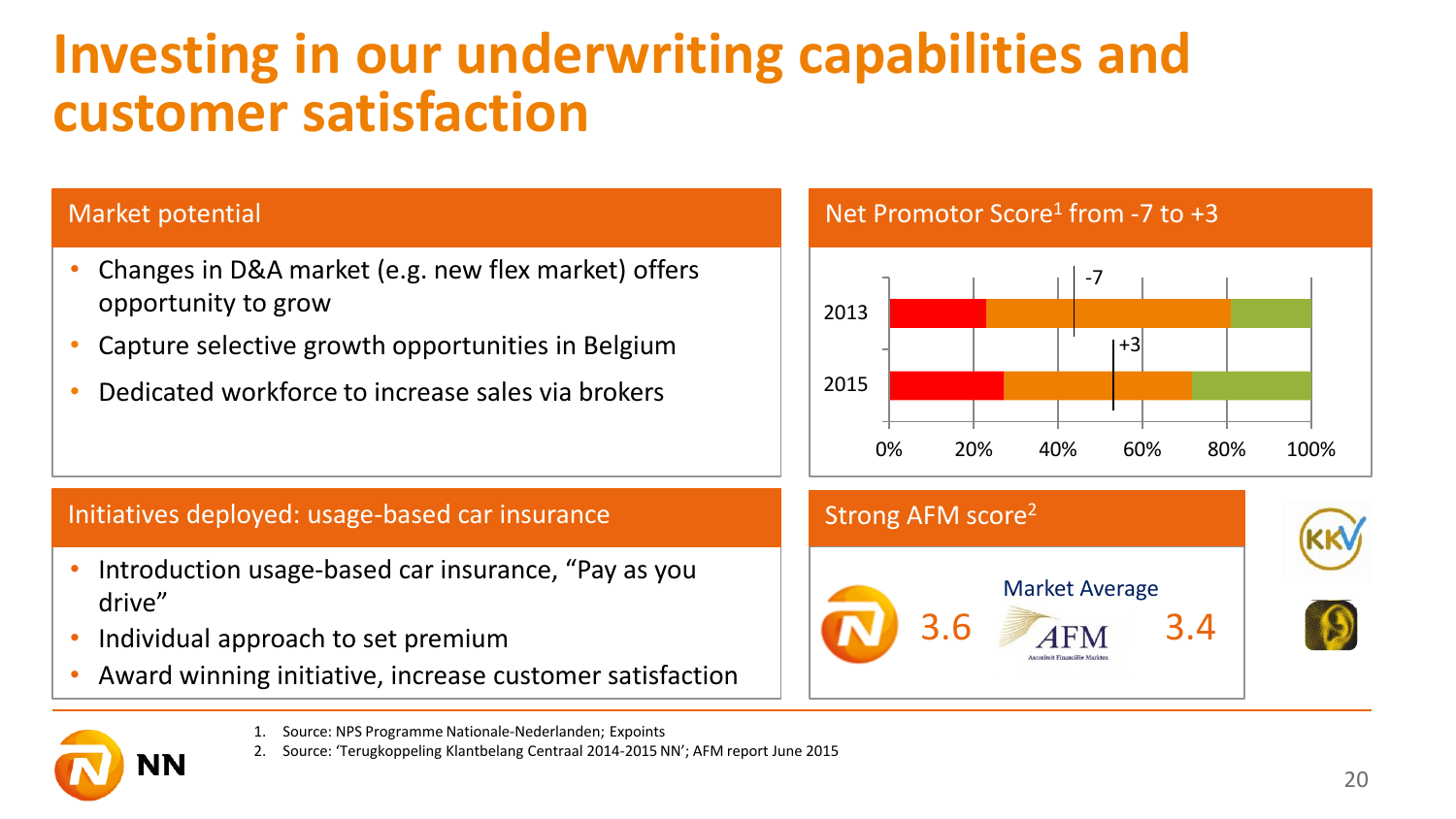### NN Group is well placed in its home market to drive value

Netherlands Life is well positioned to grow in the pension market, individual life closed book managed to release capital

**1 2**

**3 4**

Netherlands Non-life to improve underwriting performance, expense reductions achieved ahead of plan

NN Bank can continue to grow while margins remain attractive

![](_page_20_Picture_4.jpeg)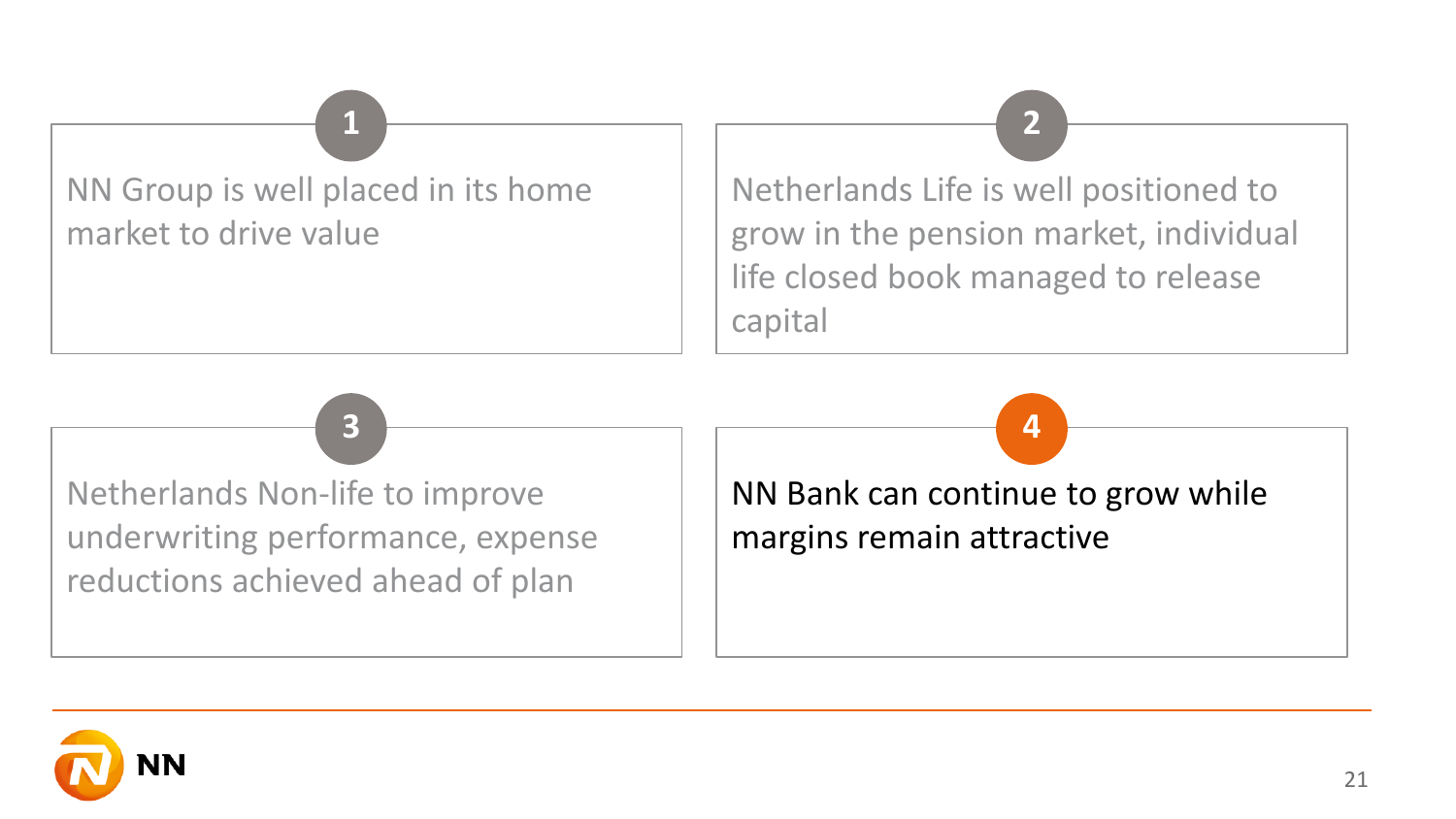### **NN Bank - focus on building scale and improving profitability**

![](_page_21_Figure_1.jpeg)

#### **Target: Return on Equity of 7% by 2018**

- NN Bank facilitates the long-term savings need in the **Netherlands**
- Offers frequent points of contact with our customers and cross-selling opportunities
- Strong new production bank annuity products
- Flexibility to grow in mortgages based on attractive yields and appetite, market share new production 9M15: 6.4%
- Continued investments in people and processes to support future growth
- Operating result before tax EUR 27 mln in 2014 vs EUR 26 mln in 9M15; ROE 5.3% in 9M14 vs 6.6% in 9M15

![](_page_21_Picture_10.jpeg)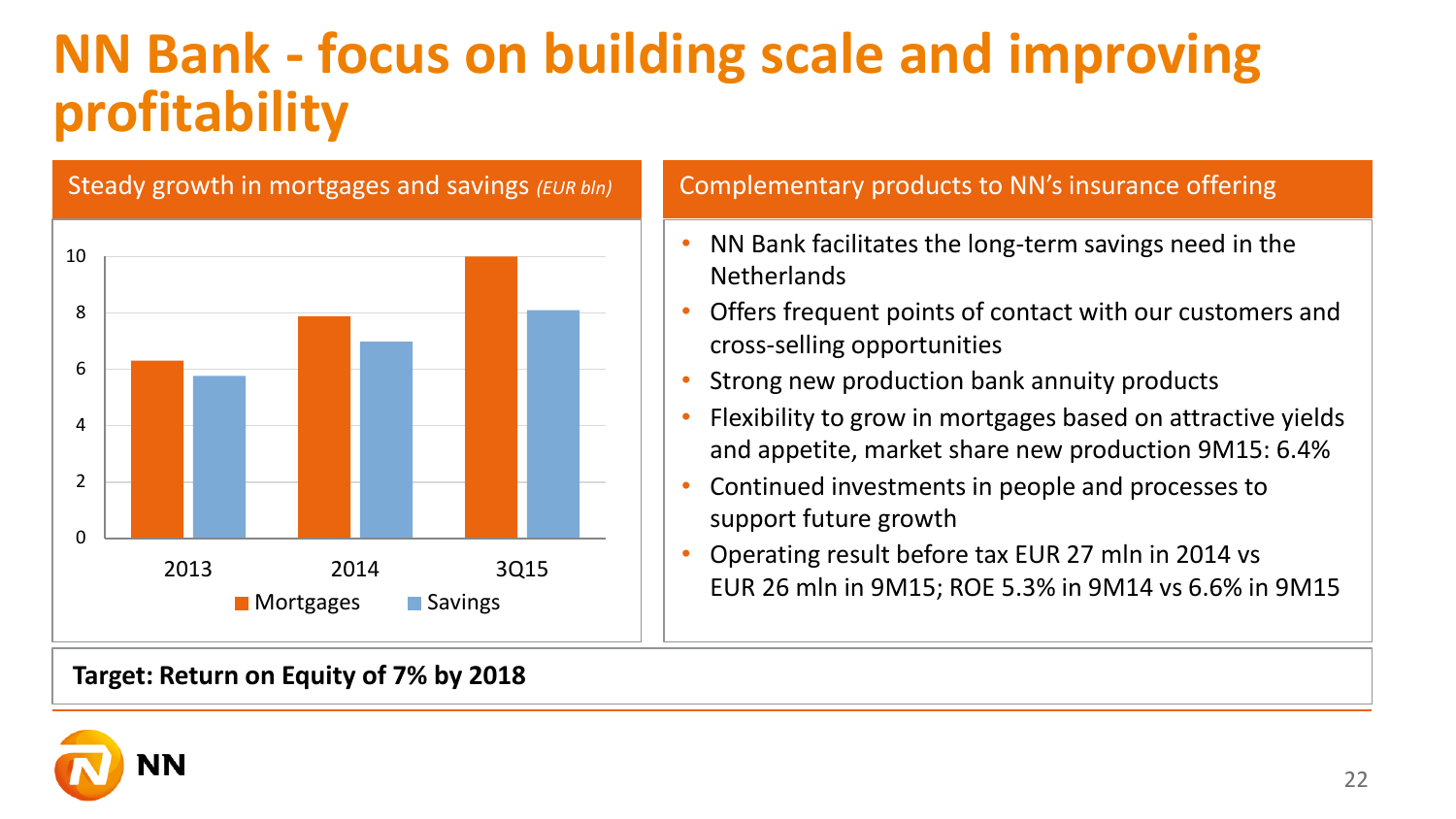### **NN Bank has multiple outlets for its mortgage production**

![](_page_22_Picture_1.jpeg)

### **Retain mortgages on own balance sheet:**

CET1 phase-in ratio of 14.2%, a leverage ratio of 3.9% and a diversified funding base including bank annuities and securitisations allows for more on-balance loans

![](_page_22_Picture_4.jpeg)

### **Transfer to NN Life and Non-life**

NN Life remains relatively underweight mortgages with ~15% of total invested assets

![](_page_22_Picture_7.jpeg)

#### **Mortgage fund NN Investment Partners**

NN Investment Partners and NN Bank launched a mortgage fund in 2015

![](_page_22_Picture_10.jpeg)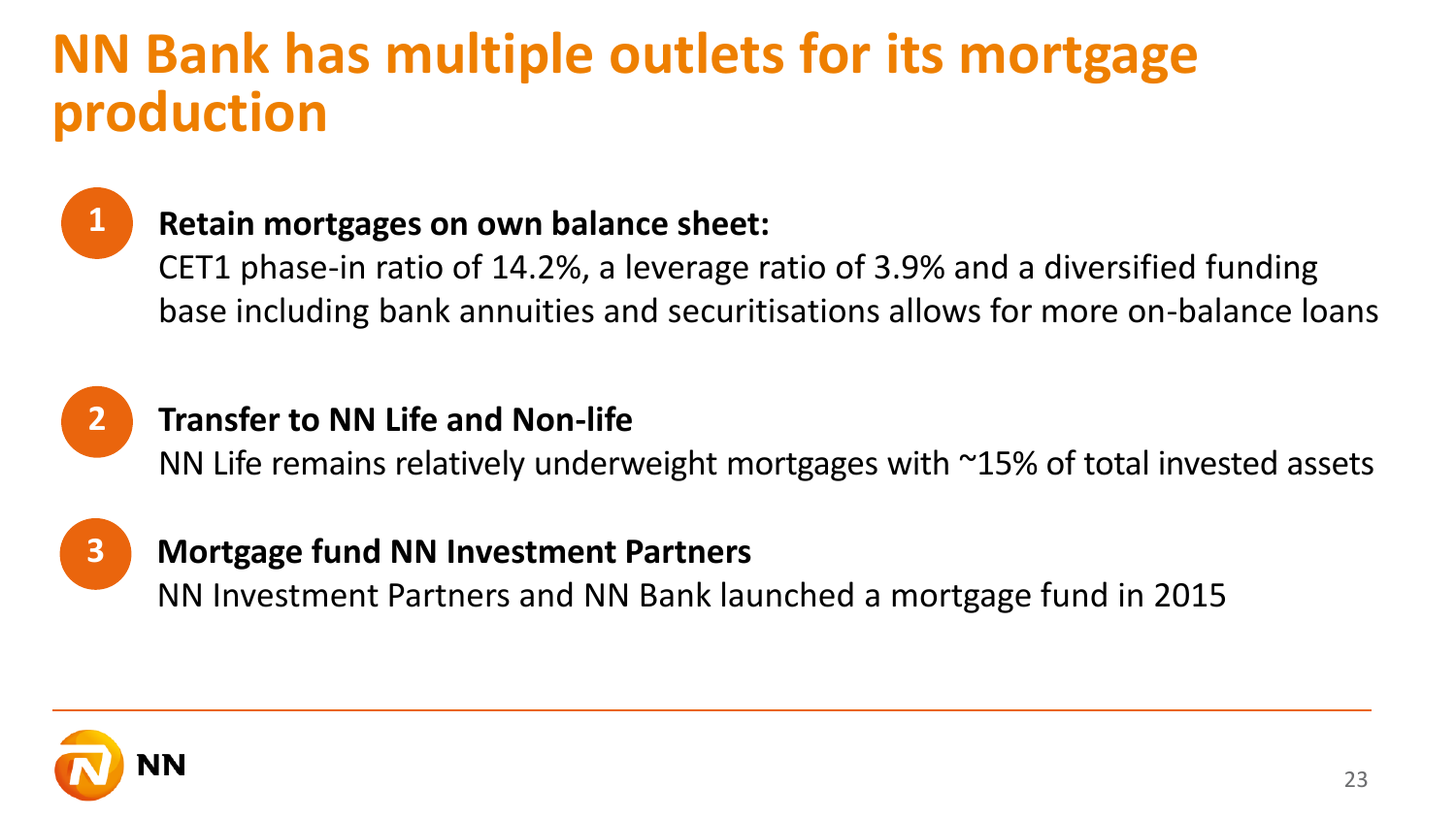### **Key takeaways**

NN Group is well placed in its home market to drive value and further innovate **1** the business

![](_page_23_Picture_2.jpeg)

- **2** The Dutch units remain committed to delivering on their targets
- - Netherlands Life is well positioned to grow in the pension market, individual life **a** closed book managed to release capital

![](_page_23_Picture_6.jpeg)

**4** Netherlands Non-life to improve

![](_page_23_Picture_8.jpeg)

**5** NN Bank can continue to grow while margins remain attractive

![](_page_23_Picture_10.jpeg)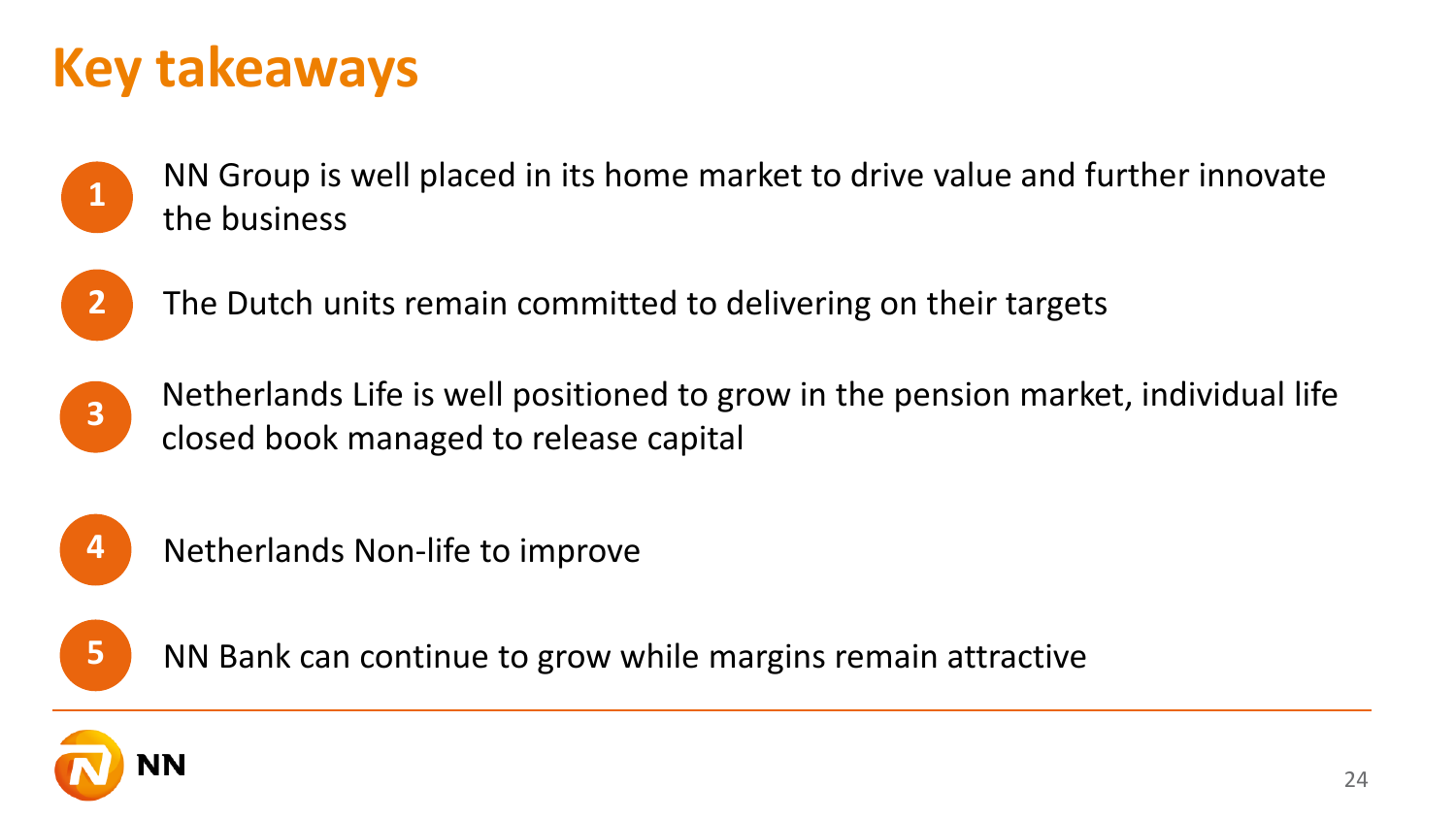Appendix: Netherlands Life committed to medium term target

#### **2**

**1**

Appendix: Netherlands Life shift to higher yielding assets

![](_page_24_Picture_3.jpeg)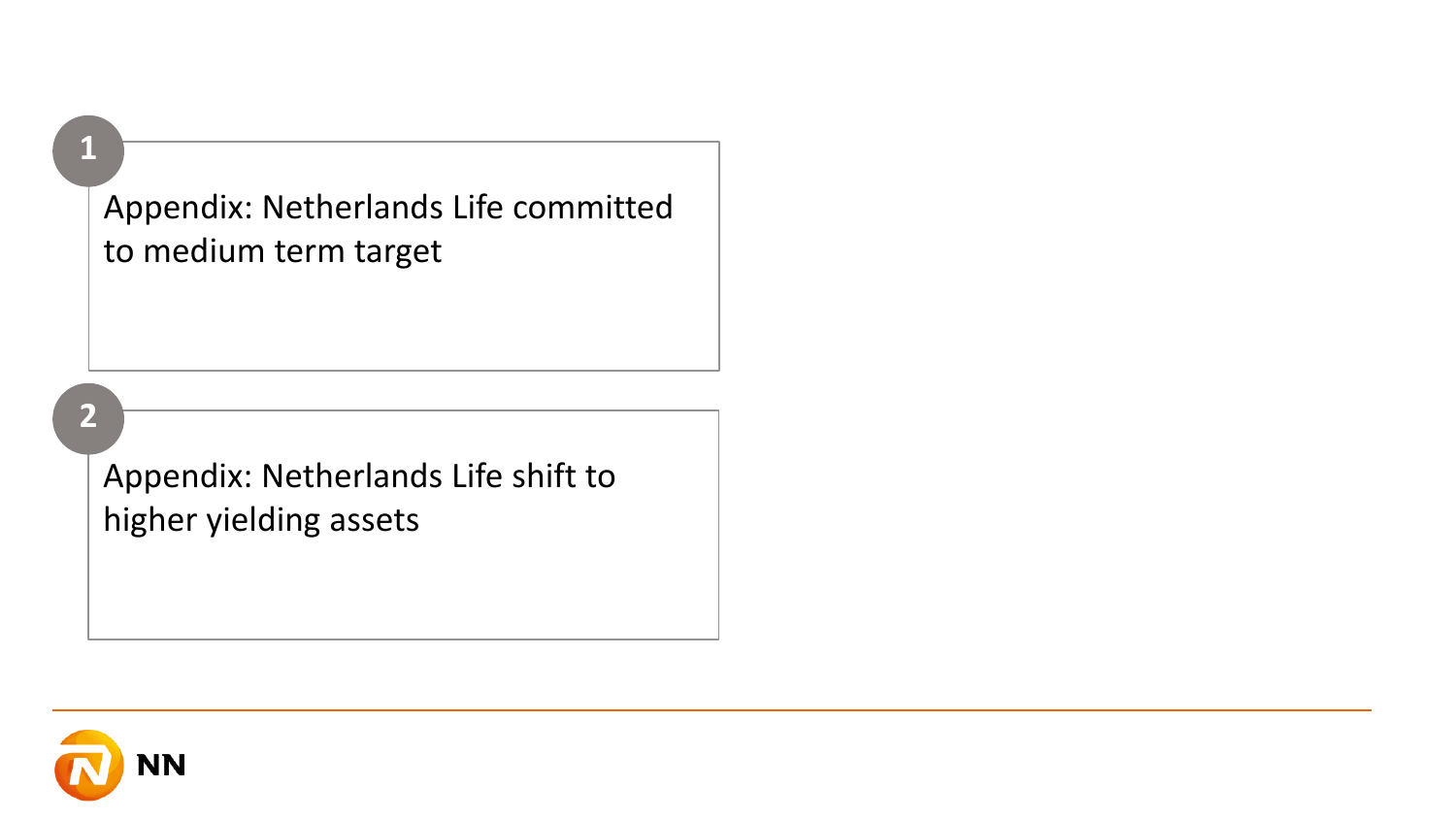### **Netherlands Life committed to medium term target 1**

|                                           | 2013      | 2014      | 9M14      | <b>9M15</b> |           | <b>Outlook</b>                                                                                                               |
|-------------------------------------------|-----------|-----------|-----------|-------------|-----------|------------------------------------------------------------------------------------------------------------------------------|
| <b>Investment margin</b>                  | 557       | 630       | 455       | 681         |           | 2015 relatively high driven by private and public equity dividends                                                           |
| (Investment spread <sup>1</sup> )         | (104 bps) | (111 bps) | (108 bps) | $143$ bps)  |           | Investment spread volatile, however expected to be broadly stable at<br>2013 levels over the medium term                     |
|                                           |           |           |           |             |           | Impact of low rates partially offset by shift to higher yielding assets                                                      |
| <b>Fees and premium</b><br>based revenues | 461       | 404       | 309       | 279         |           | Expected to trend lower due to the run-off of the individual closed<br>book and the shift of pension contracts from SA to GA |
| <b>Technical margin</b>                   | 237       | 102       | 87        | 150         | $\bullet$ | Volatile due to one-off items                                                                                                |
|                                           |           |           |           |             |           | Run rate of approximately EUR 30 mln - EUR 35 mln per quarter<br>more indicative of normal trend                             |
|                                           |           |           |           |             |           | <b>Expected to trend lower</b> due to the run-off of the individual closed<br>block and pressure on the mortality margin     |
| <b>Expenses</b>                           | (547)     | (521)     | (393)     | (359)       |           | Administrative expenses decreased since the IPO, expected to                                                                 |
| - Admin                                   | (472)     | (457)     | (343)     | (322)       |           | decrease further in line with new expense reduction target                                                                   |
| - DAC amortisation &<br>trail commissions | (75)      | (64)      | (50)      | (37)        |           | DAC amortisation and commissions declining due to legal ban on<br>commission                                                 |
| <b>Operating result</b>                   | 709       |           | 458       | 751         |           |                                                                                                                              |

**Target to maintain operating result before tax broadly stable at 2013 levels over the medium term**

![](_page_25_Picture_3.jpeg)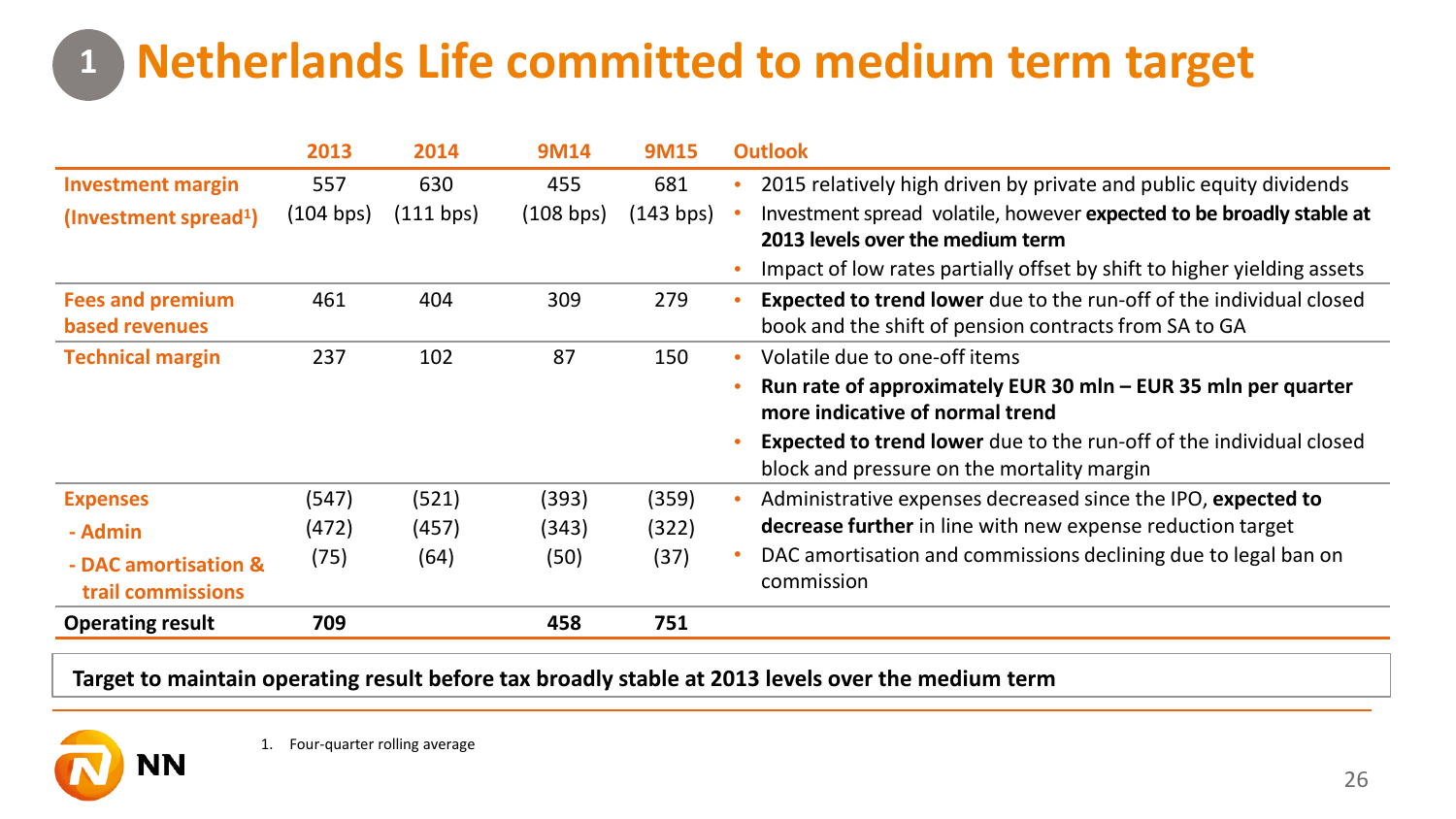## **Netherlands Life shift to higher yielding assets 2**

![](_page_26_Figure_1.jpeg)

1. Total general account assets Netherlands Life; fixed income funds included under corporate bonds

2. Includes private equity and equity mutual funds

3. Corporate bonds include asset back securities (ABS) and fixed income funds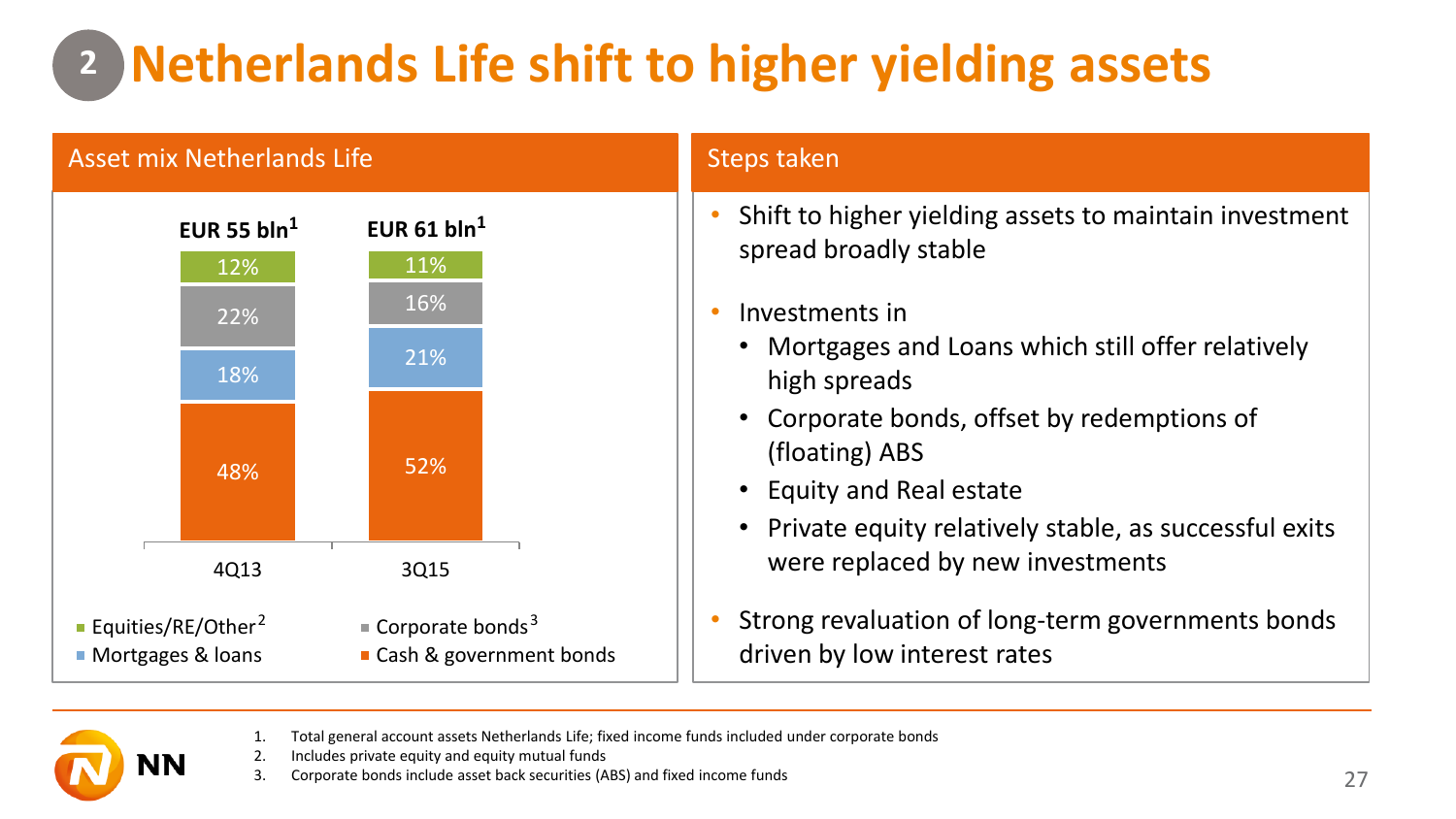### **Important legal information**

NN Group's Consolidated annual accounts are prepared in accordance with International Financial Reporting Standards as adopted by the European Union ("IFRS-EU") and with Part 9 of Book 2 on the Dutch Civil Code. In preparing the financial information in this document, the same accounting principles are applied as in the NN Group N.V. condensed consolidated interim financial information for the period ended 30 June 2015.

All figures in this document are unaudited. Small differences are possible in the tables due to rounding. Certain of the statements contained herein are not historical facts, including, without limitation, certain statements made of future expectations and other forward-looking statements that are based on management's current views and assumptions and involve known and unknown risks and uncertainties that could cause actual results, performance or events to differ materially from those expressed or implied in such statements. Actual results, performance or events may differ materially from those in such statements due to, without limitation: (1) changes in general economic conditions, in particular economic conditions in NN Group's core markets, (2) changes in performance of financial markets, including developing markets, (3) consequences of a potential (partial) break-up of the euro, (4) the implementation of the EC Restructuring Plan, (5) changes in the availability of, and costs associated with, sources of liquidity as well as conditions in the credit markets generally, (6) the frequency and severity of insured loss events, (7) changes affecting mortality and morbidity levels and trends, (8) changes affecting persistency levels, (9) changes affecting interest rate levels, (10) changes affecting currency exchange rates, (11) changes in investor, customer and policyholder behaviour, (12) changes in general competitive factors, (13) changes in laws and regulations, (14) changes in the policies of governments and/or regulatory authorities, (15) conclusions with regard to accounting assumptions and methodologies, (16) changes in ownership that could affect the future availability to us of net operating loss, net capital and built-in loss carry forwards, (17) changes in credit and financial strength ratings, (18) NN Group's ability to achieve projected operational synergies and (19) the other risks and uncertainties contained in recent public disclosures made by NN Group and/or related to NN Group.

Any forward-looking statements made by or on behalf of NN Group speak only as of the date they are made, and, NN Group assumes no obligation to publicly update or revise any forward-looking statements, whether as a result of new information or for any other reason. This document does not constitute an offer to sell, or a solicitation of an offer to purchase, any securities in the United States or any other jurisdiction. The securities of NN Group have not been and will not be registered under the U.S. Securities Act of 1933, as amended (the "Securities Act"), and may not be offered or sold within the United States absent registration or an applicable exemption from the registration requirements of the Securities Act.

![](_page_27_Picture_4.jpeg)